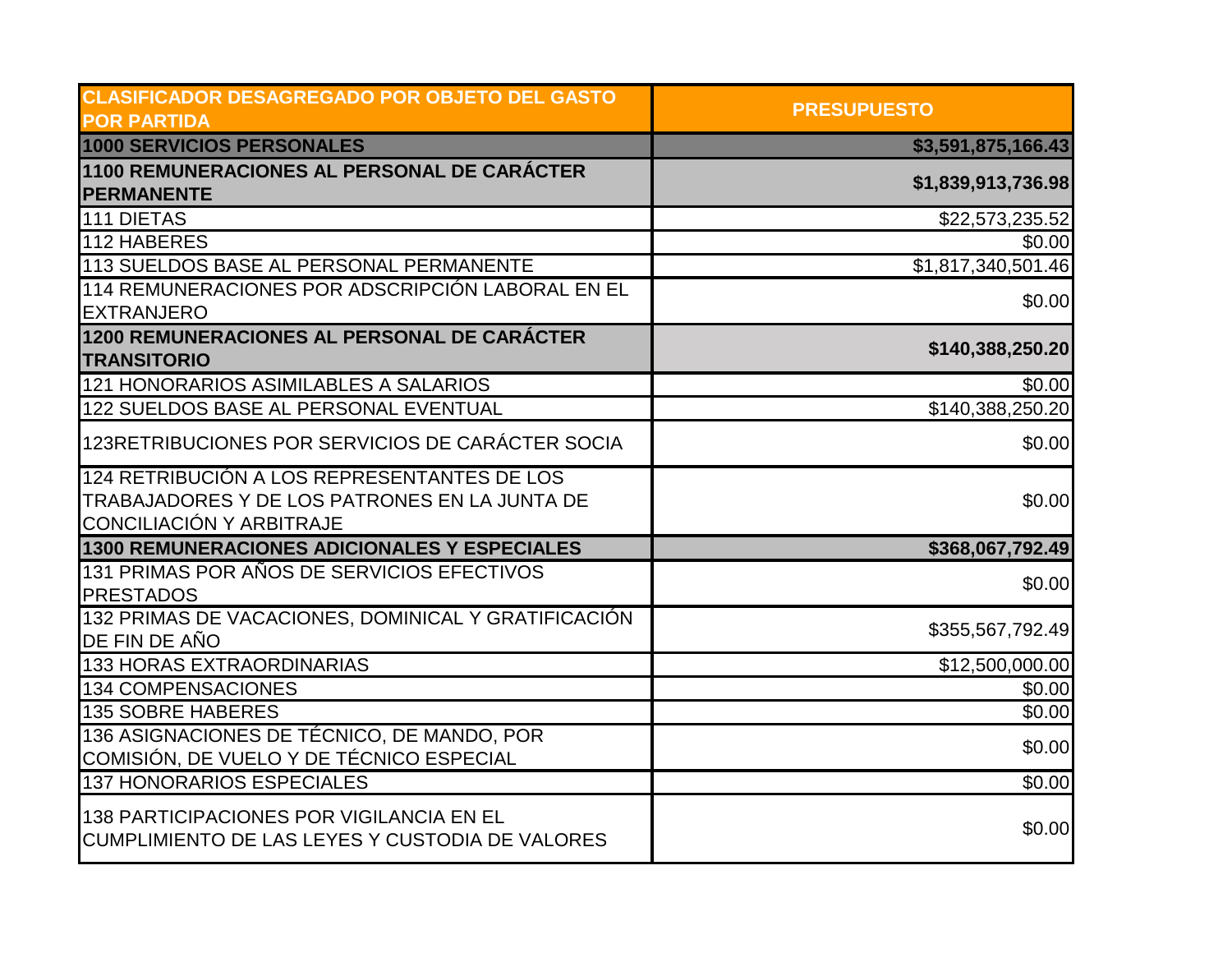| <b>1400 SEGURIDAD SOCIAL</b>                                                                  | \$584,285,799.18   |
|-----------------------------------------------------------------------------------------------|--------------------|
| 141 APORTACIONES DE SEGURIDAD SOCIAL                                                          | \$91,769,260.18    |
| 142 APORTACIONES A FONDOS DE VIVIENDA                                                         | \$56,888,871.87    |
| 143 APORTACIONES AL SISTEMA PARA EL RETIRO                                                    | \$352,277,667.14   |
| 144 APORTACIONES PARA SEGUROS                                                                 | \$83,350,000.00    |
| 1500 OTRAS PRESTACIONES SOCIALES Y ECONÓMICAS                                                 | \$539,053,197.58   |
| 151 CUOTAS PARA EL FONDO DE AHORRO Y FONDO DE<br><b>TRABAJO</b>                               | \$0.00             |
| <b>152 INDEMNIZACIONES</b>                                                                    | \$2,000,000.00     |
| 153 PRESTACIONES Y HABERES DE RETIRO                                                          | \$0.00             |
| 154 PRESTACIONES CONTRACTUALES                                                                | \$537,053,197.59   |
| 155 APOYOS A LA CAPACITACIÓN DE LOS SERVIDORES<br><b>PÚBLICOS</b>                             | \$0.00             |
| 159 OTRAS PRESTACIONES SOCIALES Y ECONÓMICAS                                                  | $\overline{$0.00}$ |
| 1600 PREVISIONES                                                                              | \$66,216,390.00    |
| 161 PREVISIONES DE CARÁCTER LABORAL, ECONÓMICA Y<br><b>SEGURIDAD SOCIAL</b>                   | \$66,216,390.00    |
| 1700 PAGO DE ESTÍMULOS A SERVIDORES PÚBLICOS                                                  | \$53,950,000.00    |
| <b>171 ESTÍMULOS</b>                                                                          | \$53,950,000.00    |
| <b>172 RECOMPENSAS</b>                                                                        | \$0.00             |
| <b>2000 MATERIALES Y SUMINISTROS</b>                                                          | \$394,475,452.96   |
| 2100 MATERIALES DE ADMINISTRACIÓN, EMISIÓN DE<br><b>DOCUMENTOS Y ARTÍCULOS OFICIALES</b>      | \$25,917,546.13    |
| 211 MATERIALES, ÚTILES Y EQUIPOS MENORES DE OFICINA                                           | \$8,016,701.13     |
| 212 MATERIALES Y ÚTILES DE IMPRESIÓN Y REPRODUCCIÓN                                           | \$553,500.00       |
| 213 MATERIAL ESTADÍSTICO Y GEOGRÁFICO                                                         | \$10,000.00        |
| 214 MATERIALES, ÚTILES Y EQUIPOS MENORES DE<br>TECNOLOGÍAS DE LA INFORMACIÓN Y COMUNICACIONES | \$1,966,400.00     |
| 215 MATERIAL IMPRESO E INFORMACIÓN DIGITAL                                                    | \$8,371,785.00     |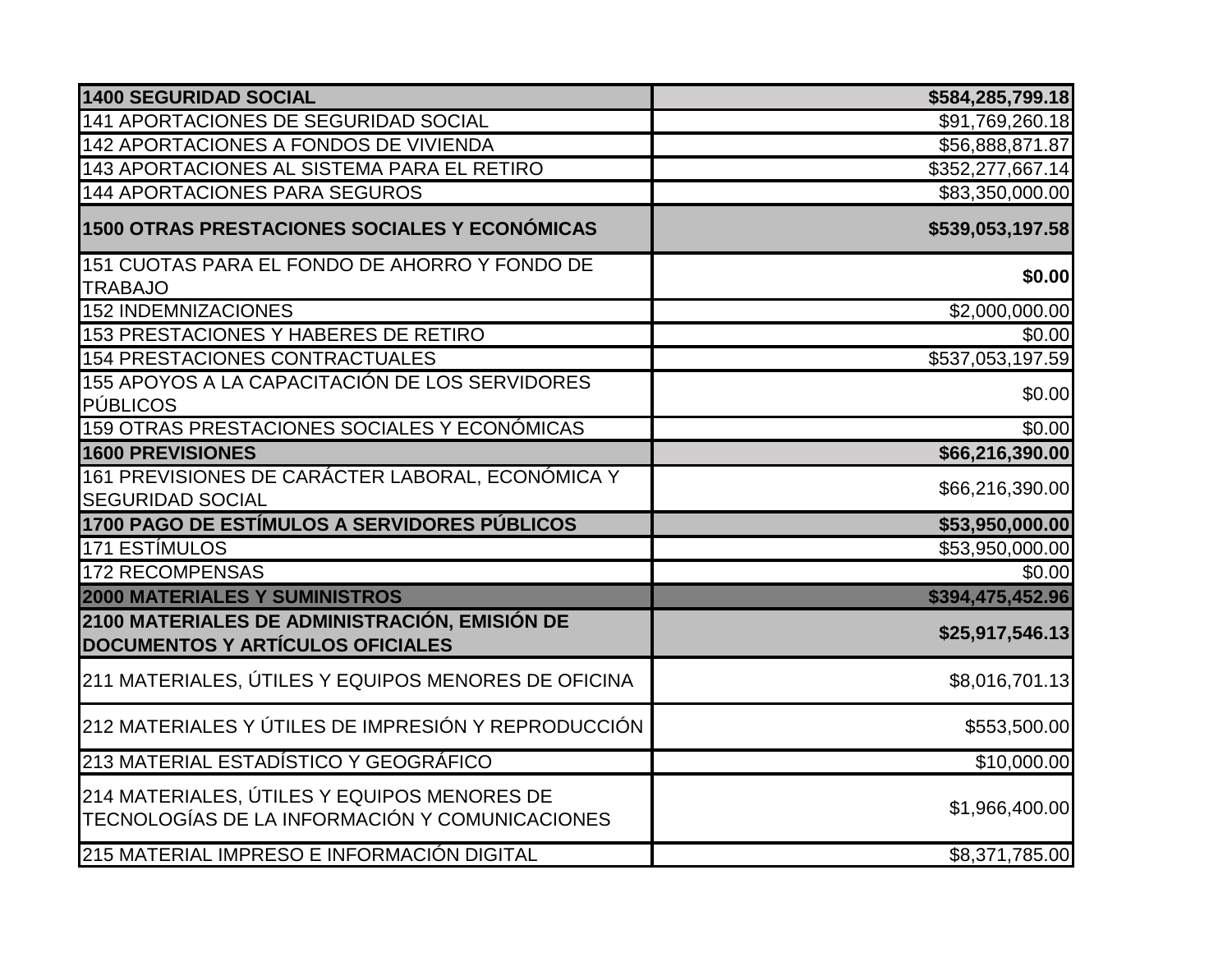| 216 MATERIAL DE LIMPIEZA                                                                                | \$5,677,560.00  |
|---------------------------------------------------------------------------------------------------------|-----------------|
| 217 MATERIALES Y ÚTILES DE ENSEÑANZA                                                                    | \$1,321,600.00  |
| 218 MATERIALES PARA EL REGISTRO E IDENTIFICACIÓN DE                                                     | \$0.00          |
| <b>BIENES Y PERSONAS</b>                                                                                |                 |
| <b>2200 ALIMENTOS Y UTENSILIOS</b>                                                                      | \$9,295,421.80  |
| 221 PRODUCTOS ALIMENTICIOS PARA PERSONAS                                                                | \$4,920,308.00  |
| 222 PRODUCTOS ALIMENTICIOS PARA ANIMALES                                                                | \$4,150,000.00  |
| 223 UTENSILIOS PARA EL SERVICIO DE ALIMENTACIÓN                                                         | \$225,113.80    |
| 2300 MATERIAS PRIMAS Y MATERIALES DE PRODUCCIÓN Y<br><b>COMERCIALIZACIÓN</b>                            | \$10,000.00     |
| 231 PRODUCTOS ALIMENTICIOS, AGROPECUARIOS Y<br>FORESTALES ADQUIRIDOS COMO MATERIA PRIMA                 | \$10,000.00     |
| 232 INSUMOS TEXTILES ADQUIRIDOS COMO MATERIA PRIMA                                                      | \$0.00          |
| 233 PRODUCTOS DE PAPEL, CARTÓN E IMPRESOS<br><b>ADQUIRIDOS COMO MATERIA PRIMA</b>                       | \$0.00          |
| 234 COMBUSTIBLES, LUBRICANTES, ADITIVOS, CARBÓN Y<br><b>SUS DERIVADOS ADQUIRIDOS COMO MATERIA PRIMA</b> | \$0.00          |
| 235 PRODUCTOS QUÍMICOS, FARMACÉUTICOS Y DE<br>LABORATORIO ADQUIRIDOS COMO MATERIA PRIMA                 | \$0.00          |
| 236 PRODUCTOS METÁLICOS Y A BASE DE MINERALES NO<br>METÁLICOS ADQUIRIDOS COMO MATERIA PRIMA             | \$0.00          |
| 237 PRODUCTOS DE CUERO, PIEL, PLÁSTICO Y HULE<br><b>ADQUIRIDOS COMO MATERIA PRIMA</b>                   | \$0.00          |
| 238 MERCANCÍAS ADQUIRIDAS PARA SU COMERCIALIZACIÓN                                                      | \$0.00          |
| 239 OTROS PRODUCTOS ADQUIRIDOS COMO MATERIA<br><b>PRIMA</b>                                             | \$0.00          |
| 2400 MATERIALES Y ARTÍCULOS DE CONSTRUCCIÓN Y DE<br><b>REPARACIÓN</b>                                   | \$68,245,270.00 |
| 241 PRODUCTOS MINERALES NO METÁLICOS                                                                    | \$815,700.00    |
| 242 CEMENTO Y PRODUCTOS DE CONCRETO                                                                     | \$893,000.00    |
| 243 CAL, YESO Y PRODUCTOS DE YESO                                                                       | \$132,000.00    |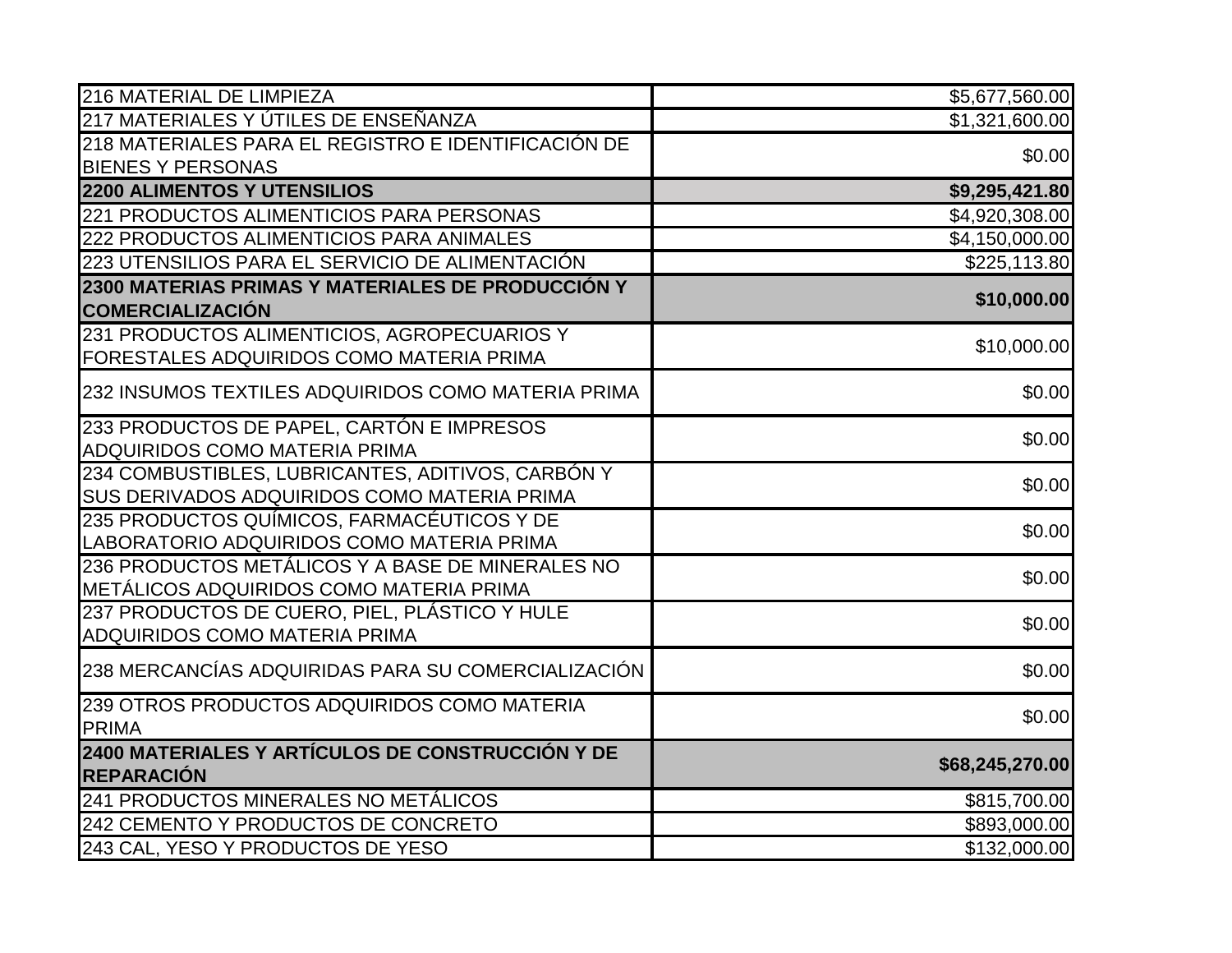| 244 MADERA Y PRODUCTOS DE MADERA                                                | \$188,000.00     |
|---------------------------------------------------------------------------------|------------------|
| 245 VIDRIO Y PRODUCTOS DE VIDRIO                                                | \$337,000.00     |
| 246 MATERIAL ELÉCTRICO Y ELECTRÓNICO                                            | \$45,061,500.00  |
| 247 ARTÍCULOS METÁLICOS PARA LA CONSTRUCCIÓN                                    | \$7,165,000.00   |
| <b>248 MATERIALES COMPLEMENTARIOS</b>                                           | \$194,000.00     |
| 249 OTROS MATERIALES Y ARTÍCULOS DE CONSTRUCCIÓN Y                              |                  |
| <b>REPARACIÓN</b>                                                               | \$13,459,070.00  |
| 2500 PRODUCTOS QUÍMICOS, FARMACÉUTICOS Y DE<br><b>LABORATORIO</b>               | \$11,828,403.03  |
| 251 PRODUCTOS QUÍMICOS BÁSICOS                                                  |                  |
|                                                                                 | \$150,000.00     |
| 252 FERTILIZANTES, PESTICIDAS Y OTROS AGROQUÍMICOS                              | \$140,000.00     |
| 253 MEDICINAS Y PRODUCTOS FARMACÉUTICOS                                         | \$3,172,470.00   |
| 254 MATERIALES, ACCESORIOS Y SUMINISTROS MÉDICOS                                | \$3,213,779.00   |
| 255 MATERIALES, ACCESORIOS Y SUMINISTROS DE                                     | \$340,645.20     |
| <b>LABORATORIO</b>                                                              |                  |
| 256 FIBRAS SINTÉTICAS, HULES, PLÁSTICOS Y DERIVADOS                             | \$4,069,508.83   |
| 259 OTROS PRODUCTOS QUÍMICOS                                                    | \$742,000.00     |
| 2600 COMBUSTIBLES, LUBRICANTES Y ADITIVOS                                       | \$198,190,163.00 |
| 261 COMBUSTIBLES, LUBRICANTES Y ADITIVOS                                        | \$198,190,163.00 |
| 262 CARBÓN Y SUS DERIVADOS                                                      | \$0.00           |
| 2700 VESTUARIO, BLANCOS, PRENDAS DE PROTECCIÓN Y<br><b>ARTÍCULOS DEPORTIVOS</b> | \$31,831,643.00  |
| 271 VESTUARIO Y UNIFORMES                                                       | \$18,152,750.00  |
|                                                                                 |                  |
| 272 PRENDAS DE SEGURIDAD Y PROTECCIÓN PERSONAL                                  | \$12,305,711.50  |
| 273 ARTÍCULOS DEPORTIVOS                                                        | \$1,272,181.50   |
| <b>274 PRODUCTOS TEXTILES</b>                                                   | \$10,000.00      |
| 275 BLANCOS Y OTROS PRODUCTOS TEXTILES, EXCEPTO                                 | \$91,000.00      |
| <b>PRENDAS DE VESTIR</b>                                                        |                  |
| 2800 MATERIALES Y SUMINISTROS PARA SEGURIDAD                                    | \$375,000.00     |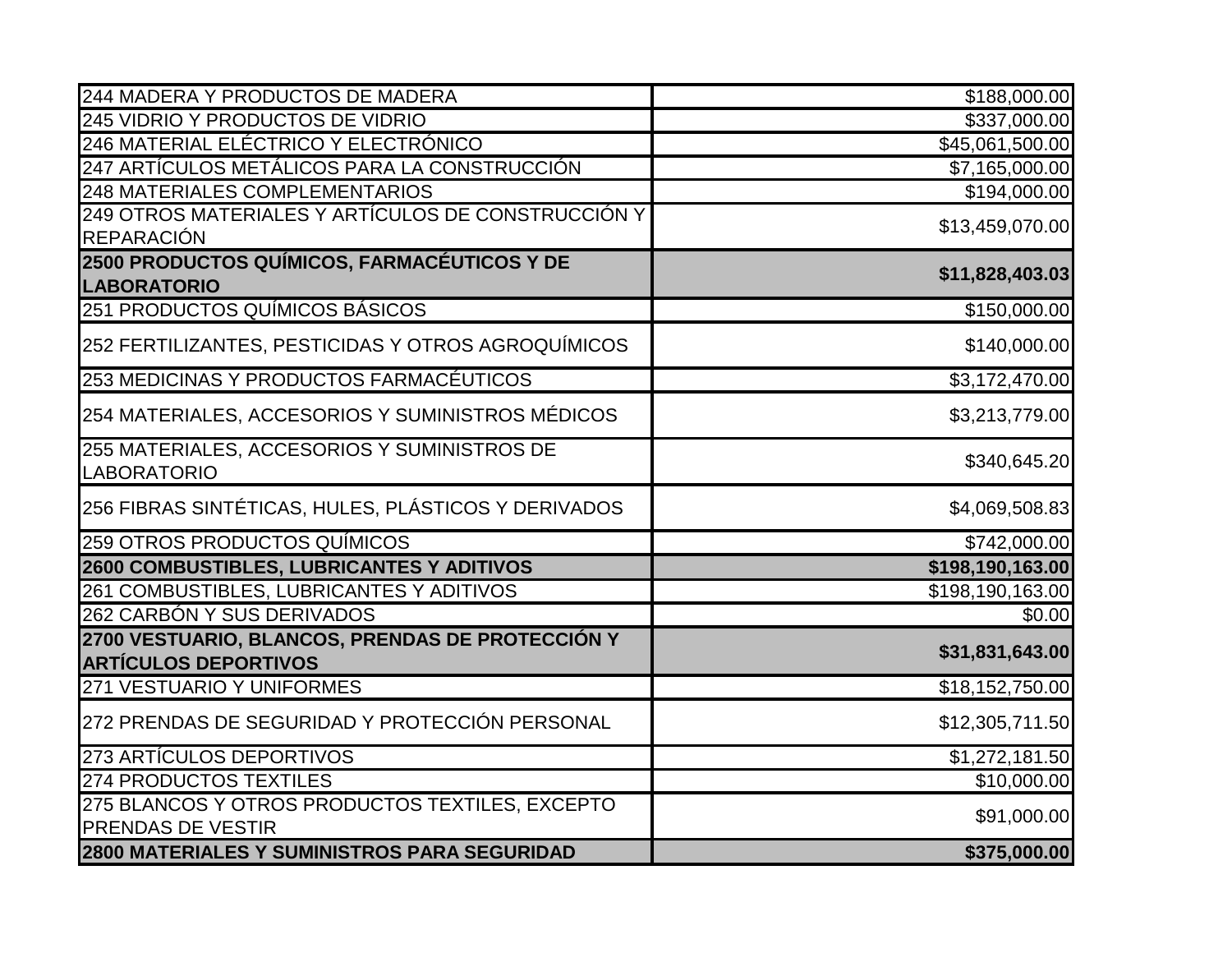| 281 SUSTANCIAS Y MATERIALES EXPLOSIVOS                                                                               | \$0.00             |
|----------------------------------------------------------------------------------------------------------------------|--------------------|
| 282 MATERIALES DE SEGURIDAD PUBLICA                                                                                  | \$75,000.00        |
| 283 PRENDAS DE PROTECCIÓN PARA SEGURIDAD PÚBLICA Y                                                                   | \$300,000.00       |
| <b>NACIONAL</b>                                                                                                      |                    |
| 2900 HERRAMIENTAS, REFACCIONES Y ACCESORIOS<br><b>MENORES</b>                                                        | \$48,782,006.00    |
| <b>291 HERRAMIENTAS MENORES</b>                                                                                      | \$3,549,621.00     |
| 292 REFACCIONES Y ACCESORIOS MENORES DE EDIFICIOS                                                                    | \$1,606,451.00     |
| 293 REFACCIONES Y ACCESORIOS MENORES DE MOBILIARIO<br>Y EQUIPO DE ADMINISTRACIÓN, EDUCACIONAL Y<br><b>RECREATIVO</b> | \$2,023,457.00     |
| 294 REFACCIONES Y ACCESORIOS MENORES DE EQUIPO DE<br>CÓMPUTO Y TECNOLOGÍAS DE LA INFORMACIÓN                         | \$2,070,681.00     |
| 295 REFACCIONES Y ACCESORIOS MENORES DE EQUIPO E<br>INSTRUMENTAL MÉDICO Y DE LABORATORIO                             | \$305,796.00       |
| 296 REFACCIONES Y ACCESORIOS MENORES DE EQUIPO DE<br><b>TRANSPORTE</b>                                               | \$32,851,000.00    |
| 297 REFACCIONES Y ACCESORIOS MENORES DE EQUIPO DE<br><b>DEFENSA Y SEGURIDAD</b>                                      | \$0.00             |
| 298 REFACCIONES Y ACCESORIOS MENORES DE<br><b>MAQUINARIA Y OTROS EQUIPOS</b>                                         | \$6,370,000.00     |
| 299 REFACCIONES Y ACCESORIOS MENORES OTROS BIENES<br><b>MUEBLES</b>                                                  | \$5,000.00         |
| 3000 SERVICIOS GENERALES                                                                                             | \$1,165,415,899.85 |
| 3100 SERVICIOS BÁSICOS                                                                                               | \$301,015,292.00   |
| 311 ENERGÍA ELÉCTRICA                                                                                                | \$266,259,152.00   |
| 312 GAS                                                                                                              | \$807,500.00       |
| 313 AGUA                                                                                                             | \$20,000,000.00    |
| 314 TELEFONÍA TRADICIONAL                                                                                            | \$3,000,000.00     |
| 315 TELEFONÍA CELULAR                                                                                                | \$1,545,840.00     |
| 316 SERVICIOS DE TELECOMUNICACIONES Y SATÉLITES                                                                      | \$450,000.00       |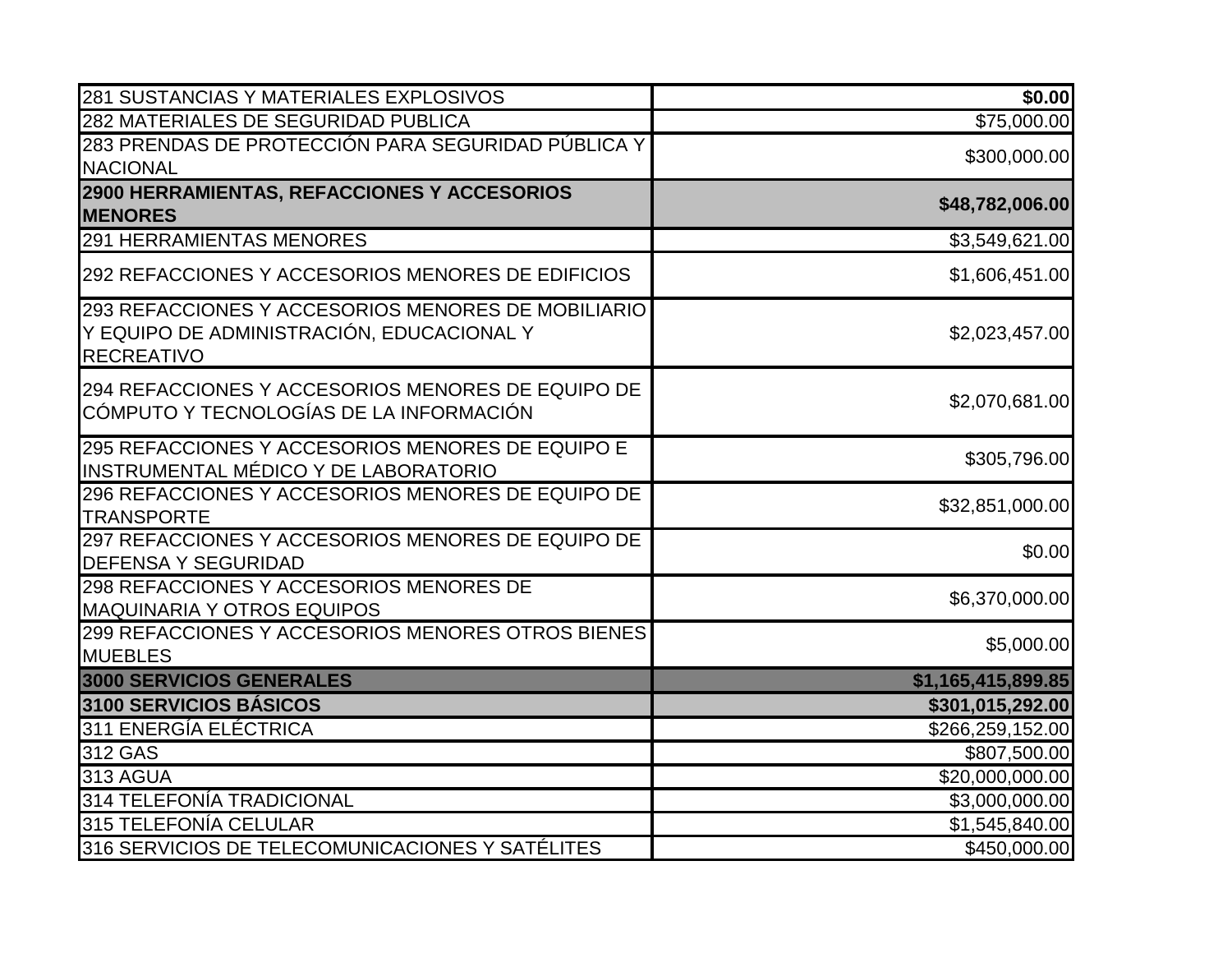| 317 SERVICIOS DE ACCESO DE INTERNET, REDES Y                             | \$7,226,000.00   |
|--------------------------------------------------------------------------|------------------|
| PROCESAMIENTO DE INFORMACIÓN                                             |                  |
| 318 SERVICIOS POSTALES Y TELEGRÁFICOS                                    | \$576,800.00     |
| 319 SERVICIOS INTEGRALES Y OTROS SERVICIOS                               | \$1,150,000.00   |
| 3200 SERVICIOS DE ARRENDAMIENTO                                          | \$244,919,535.78 |
| 321 ARRENDAMIENTO DE TERRENOS                                            | \$0.00           |
| 322 ARRENDAMIENTO DE EDIFICIOS                                           | \$3,806,000.00   |
| 323 ARRENDAMIENTO DE MOBILIARIO Y EQUIPO DE                              |                  |
| ADMINISTRACIÓN, EDUCACIONAL Y RECREATIVO                                 | \$10,363,000.00  |
| 324 ARRENDAMIENTO DE EQUIPO E INSTRUMENTAL MÉDICO                        | \$150,000.00     |
| Y DE LABORATORIO                                                         |                  |
| 325 ARRENDAMIENTO DE EQUIPO DE TRANSPORTE                                | \$176,025,027.58 |
| 326 ARRENDAMIENTO DE MAQUINARIA, OTROS EQUIPOS Y                         | \$47,873,008.20  |
| <b>HERRAMIENTAS</b>                                                      |                  |
| 327 ARRENDAMIENTO DE ACTIVOS INTANGIBLES                                 | \$4,002,500.00   |
| 328 ARRENDAMIENTO FINANCIERO                                             | \$0.00           |
| 329 OTROS ARRENDAMIENTOS                                                 | \$2,700,000.00   |
| 3300 SERVICIOS PROFESIONALES, CIENTÍFICOS, TÉCNICOS                      | \$205,999,378.53 |
| <b>Y OTROS SERVICIOS</b>                                                 |                  |
| 331 SERVICIOS LEGALES, DE CONTABILIDAD, AUDITORIA Y                      | \$79,900,000.00  |
| <b>RELACIONADOS</b>                                                      |                  |
| 332 ARRENDAMIENTO DE EDIFICIOS                                           | \$0.00           |
| 333 SERVICIOS DE CONSULTORÍA ADMINISTRATIVA.                             |                  |
| PROCESOS, TÉCNICA Y EN TECNOLOGÍAS DE LA                                 | \$53,638,954.63  |
| INFORMACIÓN                                                              |                  |
| 334 SERVICIOS DE CAPACITACIÓN                                            | \$3,873,423.90   |
| 335 SERVICIOS DE INVESTIGACIÓN CIENTÍFICA Y                              | \$1,690,000.00   |
| <b>DESARROLLO</b>                                                        |                  |
|                                                                          |                  |
| 336 SERVICIOS DE APOYO ADMINISTRATIVO, TRADUCCIÓN,                       |                  |
| FOTOCOPIADO E IMPRESIÓN                                                  | \$20,308,500.00  |
| 337 ARRENDAMIENTO DE ACTIVOS INTANGIBLES<br>338 ARRENDAMIENTO FINANCIERO | \$0.00           |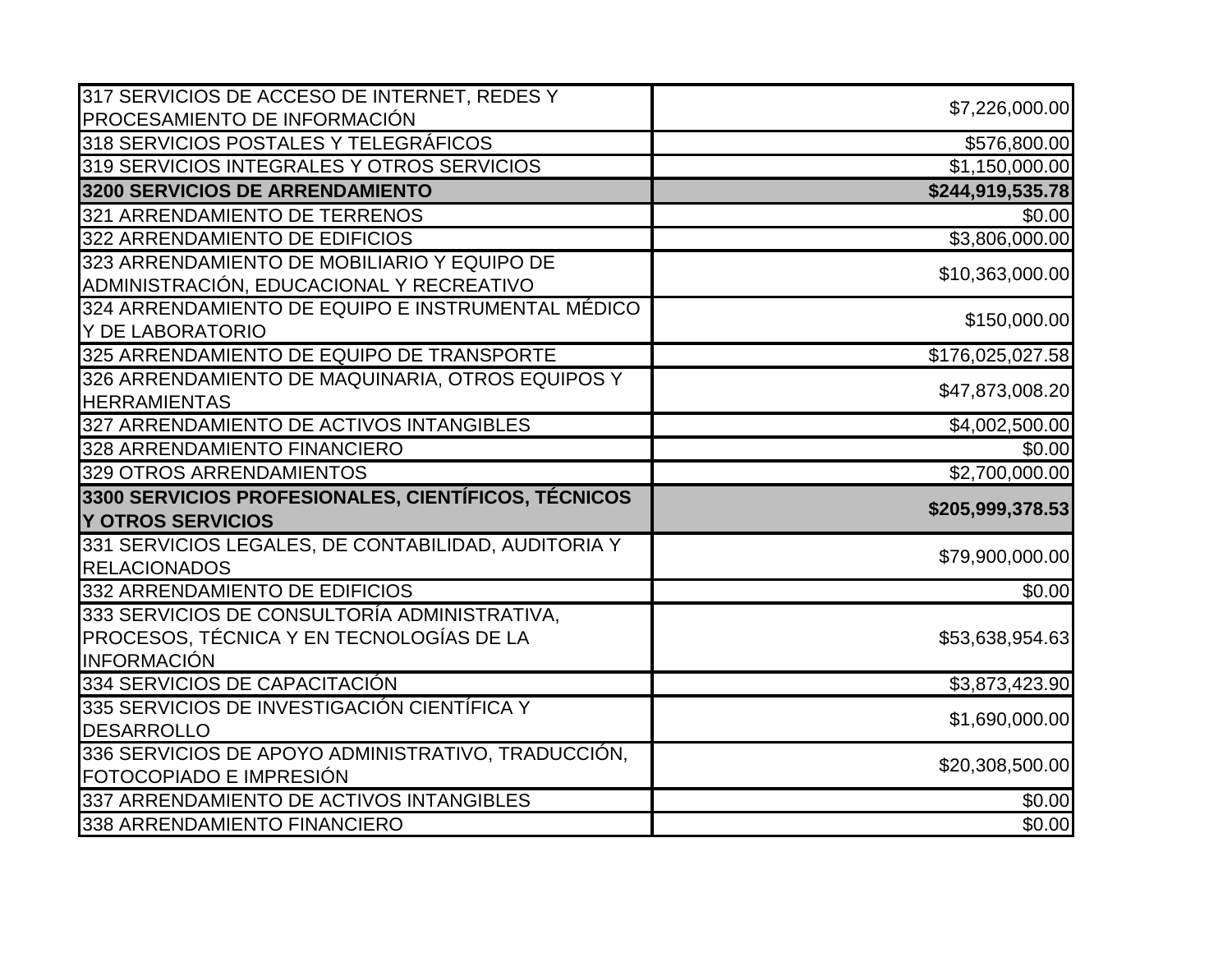| 339 SERVICIOS PROFESIONALES, CIENTÍFICOS Y TÉCNICOS<br><b>INTEGRALES</b>                                                    | \$46,588,500.00            |
|-----------------------------------------------------------------------------------------------------------------------------|----------------------------|
| 3400 SERVICIOS FINANCIEROS, BANCARIOS Y COMERCIALES                                                                         | \$107,454,500.00           |
| 341 SERVICIOS FINANCIEROS Y BANCARIOS                                                                                       | \$14,380,000.00            |
| 342 SERVICIOS DE COBRANZA, INVESTIGACIÓN CREDITICIA Y<br><b>SIMILAR</b>                                                     | \$10,452,500.00            |
| 343 SERVICIOS DE RECAUDACIÓN, TRASLADO Y CUSTODIA<br><b>DE VALORES</b>                                                      | \$2,800,000.00             |
| 344 SEGUROS DE RESPONSABILIDAD PATRIMONIAL Y<br><b>FIANZAS</b>                                                              | \$0.00                     |
| 345 SEGURO DE BIENES PATRIMONIALES                                                                                          | \$59,330,000.00            |
| 346 ALMACENAJE, ENVASE Y EMBALAJE                                                                                           | \$12,900,000.00            |
| 347 FLETES Y MANIOBRAS                                                                                                      | $\overline{$7,592,000.00}$ |
| <b>348 COMISIONES POR VENTAS</b>                                                                                            | \$0.00                     |
| 349 SERVICIOS FINANCIEROS, BANCARIOS Y COMERCIALES<br><b>INTEGRALES</b>                                                     | \$0.00                     |
| 3500 SERVICIOS DE INSTALACIÓN, REPARACIÓN,<br><b>MANTENIMIENTO Y CONSERVACIÓN</b>                                           | \$171,176,057.84           |
| 351 CONSERVACIÓN Y MANTENIMIENTO MENOR DE<br><b>INMUEBLES</b>                                                               | \$28,806,000.00            |
| 352 INSTALACIÓN, REPARACIÓN Y MANTENIMIENTO DE<br>MOBILIARIO Y EQUIPO DE ADMINISTRACIÓN, EDUCACIONAL Y<br><b>RECREATIVO</b> | \$6,660,000.00             |
| 353 INSTALACIÓN, REPARACIÓN Y MANTENIMIENTO DE<br>EQUIPO DE CÓMPUTO Y TECNOLOGÍA DE LA INFORMACIÓN                          | \$59,267,241.20            |
| 354 INSTALACIÓN, REPARACIÓN Y MANTENIMIENTO DE<br>EQUIPO E INSTRUMENTAL MÉDICO Y DE LABORATORIO                             | \$0.00                     |
| 355 REPARACIÓN Y MANTENIMIENTO DE EQUIPO DE<br><b>TRANSPORTE</b>                                                            | \$34,122,116.64            |
| 356 REPARACIÓN Y MANTENIMIENTO DE EQUIPO DE<br><b>DEFENSA Y SEGURIDAD</b>                                                   | \$0.00                     |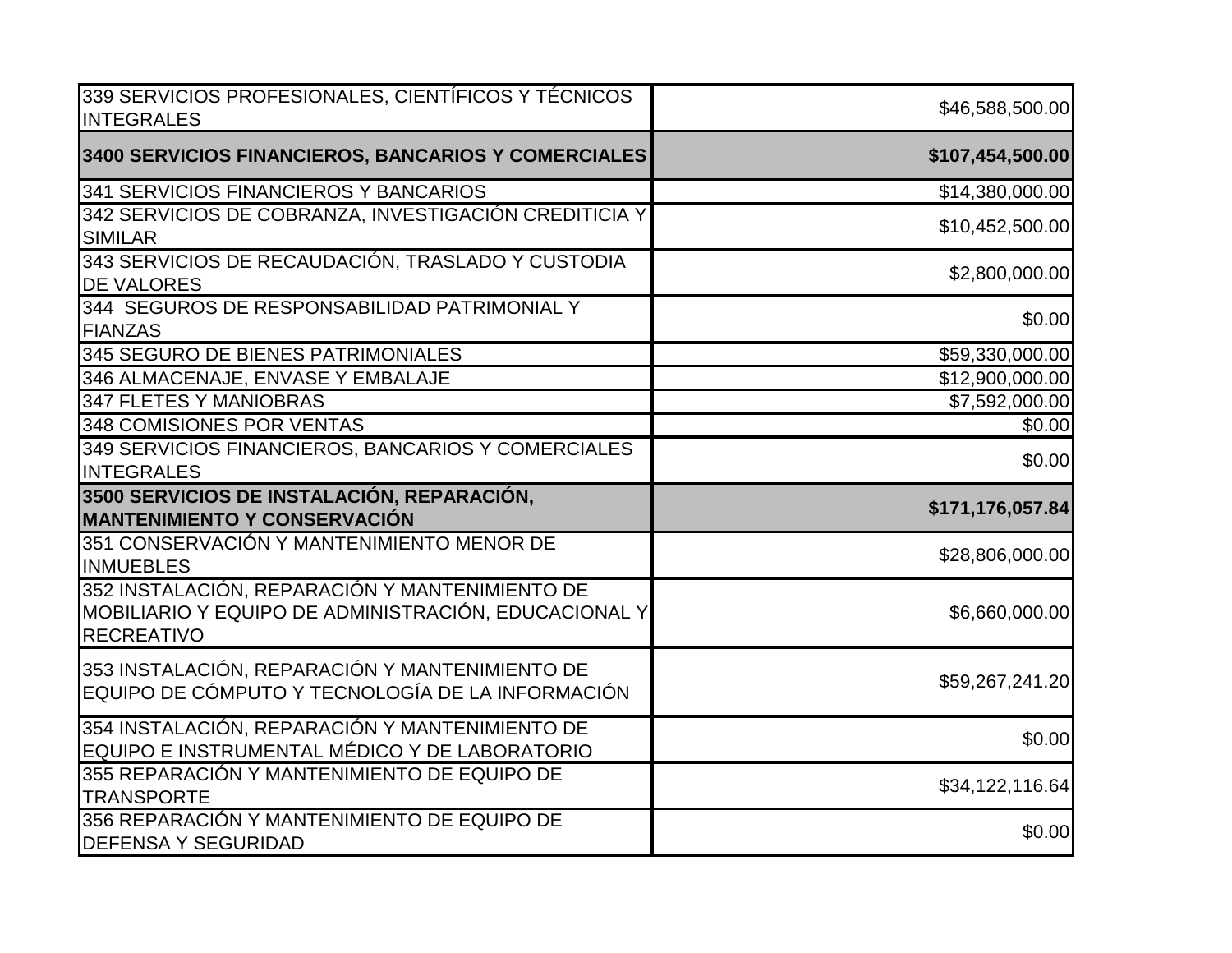| 357 INSTALACIÓN, REPARACIÓN Y MANTENIMIENTO DE       | \$19,368,900.00             |
|------------------------------------------------------|-----------------------------|
| MAQUINARIA, OTROS EQUIPOS Y HERRAMIENTA              |                             |
| 358 SERVICIOS DE LIMPIEZA Y MANEJO DE DESECHOS       | \$10,851,800.00             |
| 359 SERVICIOS DE JARDINERÍA Y FUMIGACIÓN             | $\overline{$}12,100,000.00$ |
| 3600 SERVICIOS DE COMUNICACIÓN SOCIAL Y PUBLICIDAD   | \$45,435,000.00             |
| 361 DIFUSIÓN POR RADIO, TELEVISIÓN Y OTROS MEDIOS DE |                             |
| MENSAJES SOBRE PROGRAMAS Y ACTIVIDADES               | \$30,000,000.00             |
| <b>GUBERNAMENTALES</b>                               |                             |
| 362 DIFUSIÓN POR RADIO, TELEVISIÓN Y OTROS MEDIOS DE |                             |
| MENSAJES COMERCIALES PARA PROMOVER LA VENTA DE       | \$100,000.00                |
| <b>BIENES O SERVICIOS</b>                            |                             |
| 363 SERVICIOS DE CREATIVIDAD, PREPRODUCCIÓN Y        | \$7,000,000.00              |
| PRODUCCIÓN DE PUBLICIDAD, EXCEPTO INTERNET           |                             |
| 364 SERVICIOS DE REVELADO DE FOTOGRAFÍAS             | \$35,000.00                 |
| 365 SERVICIOS DE LA INDUSTRIA FÍLMICA, DEL SONIDO Y  | \$0.00                      |
| <b>DEL VIDEO</b>                                     |                             |
| 366 SERVICIO DE CREACIÓN Y DIFUSIÓN DE CONTENIDO     | \$8,000,000.00              |
| EXCLUSIVAMENTE A TRAVÉS DE INTERNET                  |                             |
| 369 OTROS SERVICIOS DE INFORMACIÓN                   | \$300,000.00                |
| 3700 SERVICIOS DE TRASLADO Y VIÁTICOS                | \$2,504,600.00              |
| 371 PASAJES AÉREOS                                   | \$965,000.00                |
| 372 PASAJES TERRESTRES                               | \$255,000.00                |
| 373 PASAJES MARÍTIMOS, LACUSTRES Y FLUVIALES         | \$0.00                      |
| 374 AUTOTRANSPORTE                                   | \$0.00                      |
| 375 VIÁTICOS EN EL PAÍS                              | \$959,000.00                |
| 376 VIÁTICOS EN EL EXTRANJERO                        | \$305,000.00                |
| 377 GASTOS DE INSTALACIÓN Y TRASLADO DE MENAJE       | \$0.00                      |
| 378 SERVICIOS INTEGRALES DE TRASLADO Y VIÁTICOS      | \$0.00                      |
| 379 OTROS SERVICIOS DE TRASLADO Y HOSPEDAJE          | \$20,600.00                 |
| 3800 SERVICIOS OFICIALES                             | \$43,332,535.70             |
| 381 GASTOS DE CEREMONIAL                             | \$100,000.00                |
| 382 GASTOS DE ORDEN SOCIAL Y CULTURAL                | \$36,752,535.70             |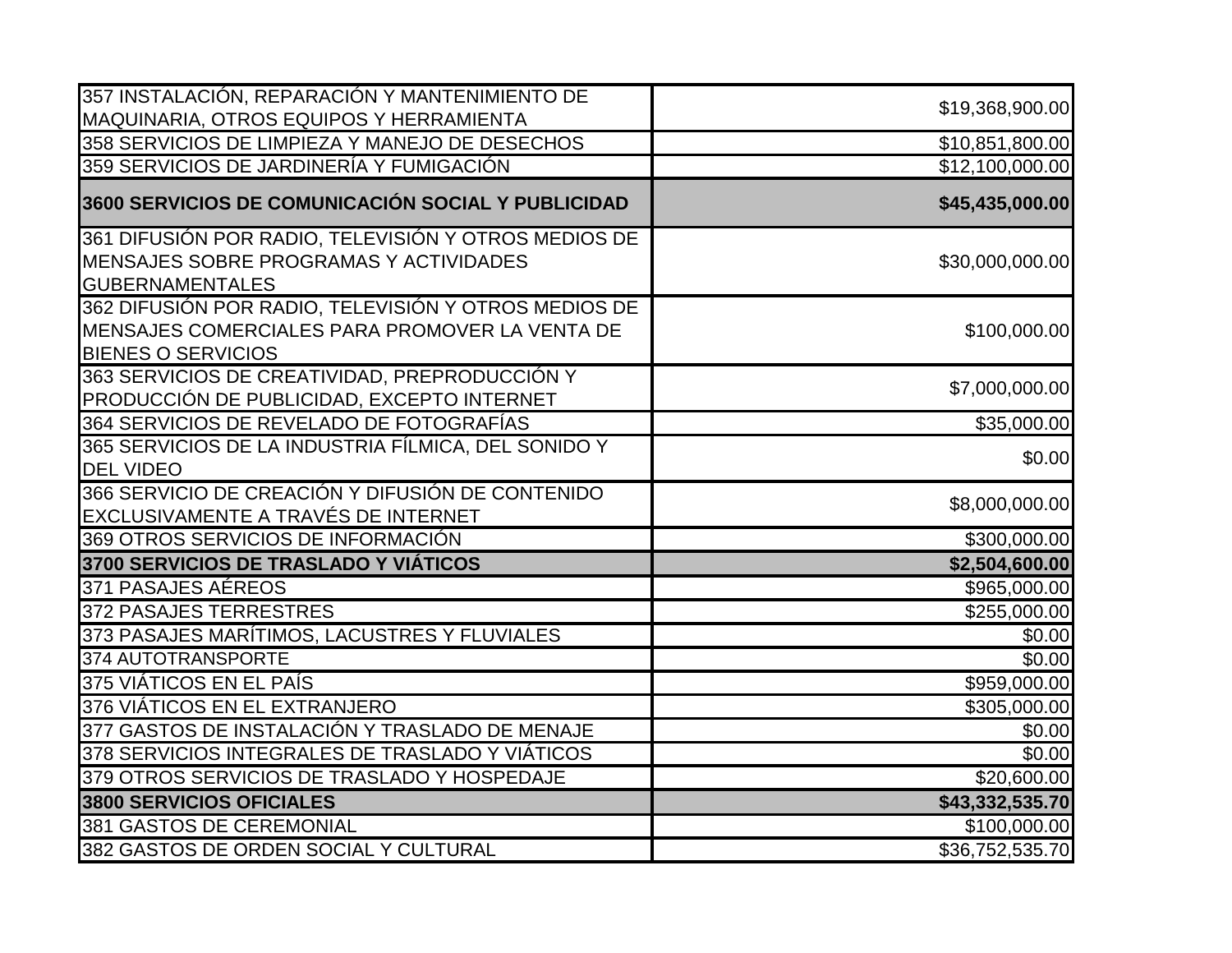| 383 CONGRESOS Y CONVENCIONES                                                                      | \$2,350,000.00             |
|---------------------------------------------------------------------------------------------------|----------------------------|
| 384 EXPOSICIONES                                                                                  | \$4,130,000.00             |
| 385 GASTOS DE REPRESENTACIÓN                                                                      | \$0.00                     |
| 3900 OTROS SERVICIOS GENERALES                                                                    | \$43,579,000.00            |
| 391 SERVICIOS FUNERARIOS Y DE CEMENTERIOS                                                         | \$0.00                     |
| 392 IMPUESTOS Y DERECHOS                                                                          | \$9,840,000.00             |
| 393 IMPUESTOS Y DERECHOS DE IMPORTACIÓN                                                           | \$0.00                     |
| 394 SENTENCIAS Y RESOLUCIONES POR AUTORIDAD                                                       | \$14,500,000.00            |
| <b>COMPETENTE</b>                                                                                 |                            |
| 395 PENAS, MULTAS, ACCESORIOS Y ACTUALIZACIONES                                                   | \$17,639,000.00            |
| 396 OTROS GASTOS POR RESPONSABILIDADES                                                            | \$1,600,000.00             |
| 397 UTILIDADES                                                                                    | \$0.00                     |
| 398 IMPUESTO SOBRE NÓMINAS Y OTROS QUE SE DERIVEN                                                 | \$0.00                     |
| DE UNA RELACIÓN LABORAL                                                                           |                            |
| 399 OTROS SERVICIOS GENERALES                                                                     | \$0.00                     |
| 4000 TRANSFERENCIAS, ASIGNACIONES, SUBSIDIOS Y                                                    | \$1,195,711,532.00         |
|                                                                                                   |                            |
| <b>OTRAS AYUDAS</b>                                                                               |                            |
| 4100 TRANSFERENCIAS INTERNAS Y ASIGNACIONES AL                                                    |                            |
| <b>SECTOR PÚBLICO</b>                                                                             |                            |
| 411 ASIGNACIONES PRESUPUESTARIAS AL PODER                                                         |                            |
| <b>EJECUTIVO</b>                                                                                  | \$16,500,000.00<br>\$0.00  |
| 412 ASIGNACIONES PRESUPUESTARIAS AL PODER                                                         |                            |
| <b>LEGISLATIVO</b>                                                                                |                            |
| 413 ASIGNACIONES PRESUPUESTARIAS AL PODER JUDICIAL                                                | \$0.00<br>\$0.00           |
| 414 ASIGNACIONES PRESUPUESTARIAS A ÓRGANOS                                                        |                            |
| <b>AUTÓNOMOS</b>                                                                                  |                            |
| 415 TRANSFERENCIAS INTERNAS OTORGADAS A ENTIDADES                                                 |                            |
| PARAESTATALES NO EMPRESARIALES Y NO FINANCIERAS                                                   |                            |
|                                                                                                   |                            |
| 416 TRANSFERENCIAS INTERNAS OTORGADAS A ENTIDADES<br>PARAESTATALES EMPRESARIALES Y NO FINANCIERAS | \$0.00<br>\$0.00<br>\$0.00 |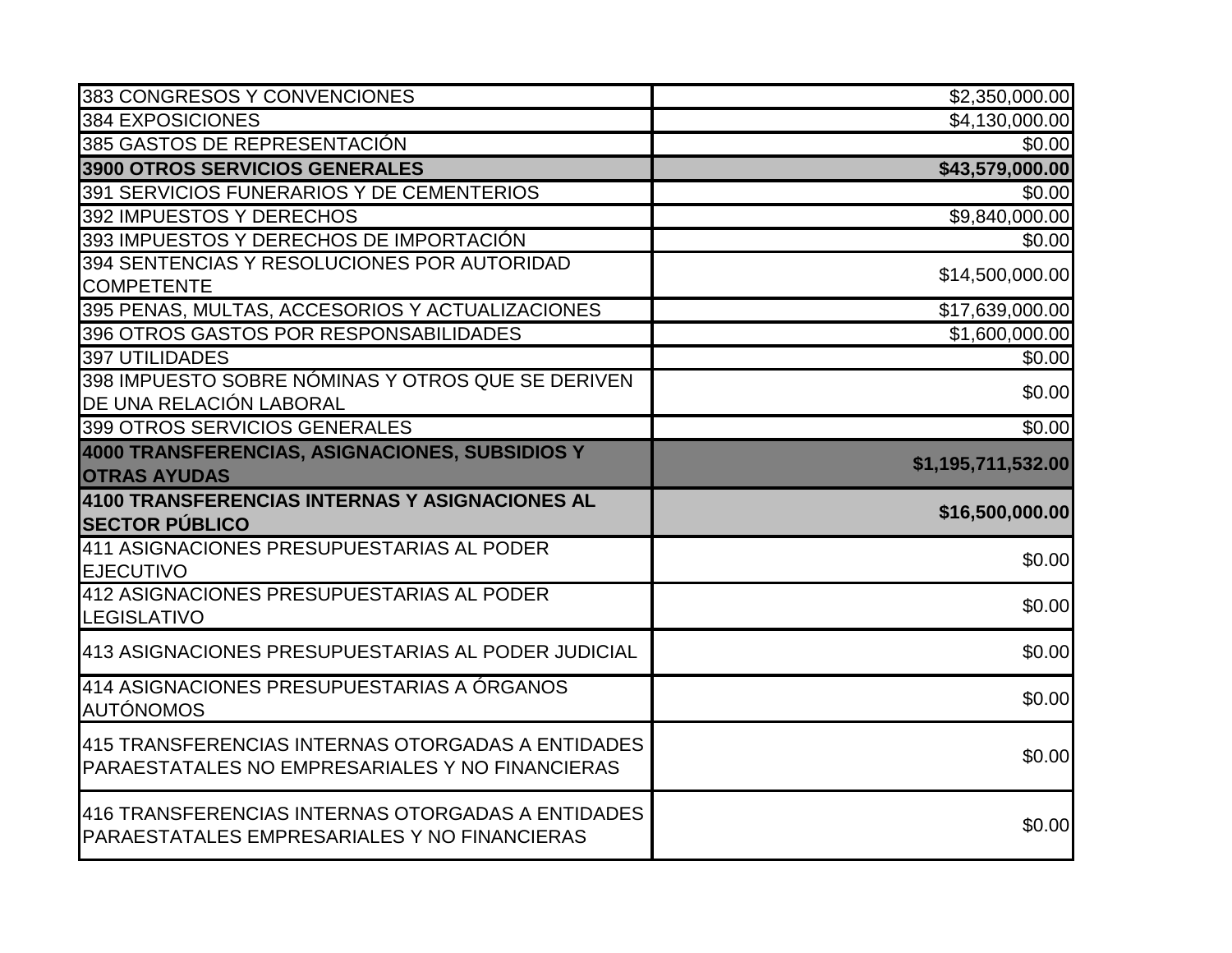| 417 TRANSFERENCIAS INTERNAS OTORGADAS A<br>FIDEICOMISOS PÚBLICOS EMPRESARIALES Y NO<br><b>FINANCIEROS</b> | \$16,500,000.00  |
|-----------------------------------------------------------------------------------------------------------|------------------|
| 418 TRANSFERENCIAS INTERNAS OTORGADAS A<br>INSTITUCIONES PARAESTATALES PÚBLICAS FINANCIERAS               | \$0.00           |
| 419 TRANSFERENCIAS INTERNAS OTORGADAS A<br>FIDEICOMISOS PÚBLICOS FINANCIEROS                              | \$0.00           |
| 4200 TRANSFERENCIAS AL RESTO DEL SECTOR PÚBLICO                                                           | \$863,050,008.00 |
| 421 TRANSFERENCIAS OTORGADAS A ENTIDADES<br>PARAESTATALES NO EMPRESARIALES Y NO FINANCIERAS               | \$863,050,008.00 |
| 422 TRANSFERENCIAS OTORGADAS PARA ENTIDADES<br>PARAESTATALES EMPRESARIALES Y NO FINANCIERAS               | \$0.00           |
| 423 TRANSFERENCIAS OTORGADAS PARA INSTITUCIONES<br>PARAESTATALES PÚBLICAS FINANCIERAS                     | \$0.00           |
| 424 TRANSFERENCIAS OTORGADAS A ENTIDADES<br><b>FEDERATIVAS Y MUNICIPIOS</b>                               | \$0.00           |
| 425 TRANSFERENCIAS A FIDEICOMISOS DE ENTIDADES<br><b>FEDERATIVAS Y MUNICIPIOS</b>                         | \$0.00           |
| <b>4300 SUBSIDIOS Y SUBVENCIONES</b>                                                                      | \$9,100,000.00   |
| 431 SUBSIDIOS A LA PRODUCCIÓN                                                                             | \$9,100,000.00   |
| 432 SUBSIDIOS A LA DISTRIBUCIÓN                                                                           | \$0.00           |
| 433 SUBSIDIOS A LA INVERSIÓN                                                                              | \$0.00           |
| 434 SUBSIDIOS A LA PRESTACIÓN DE SERVICIOS PÚBLICOS                                                       | \$0.00           |
| 435 SUBSIDIOS PARA CUBRIR DIFERENCIALES DE TASAS DE<br><b>INTERÉS</b>                                     | \$0.00           |
| 436 SUBSIDIOS A LA VIVIENDA                                                                               | \$0.00           |
| 437 SUBVENCIONES AL CONSUMO                                                                               | \$0.00           |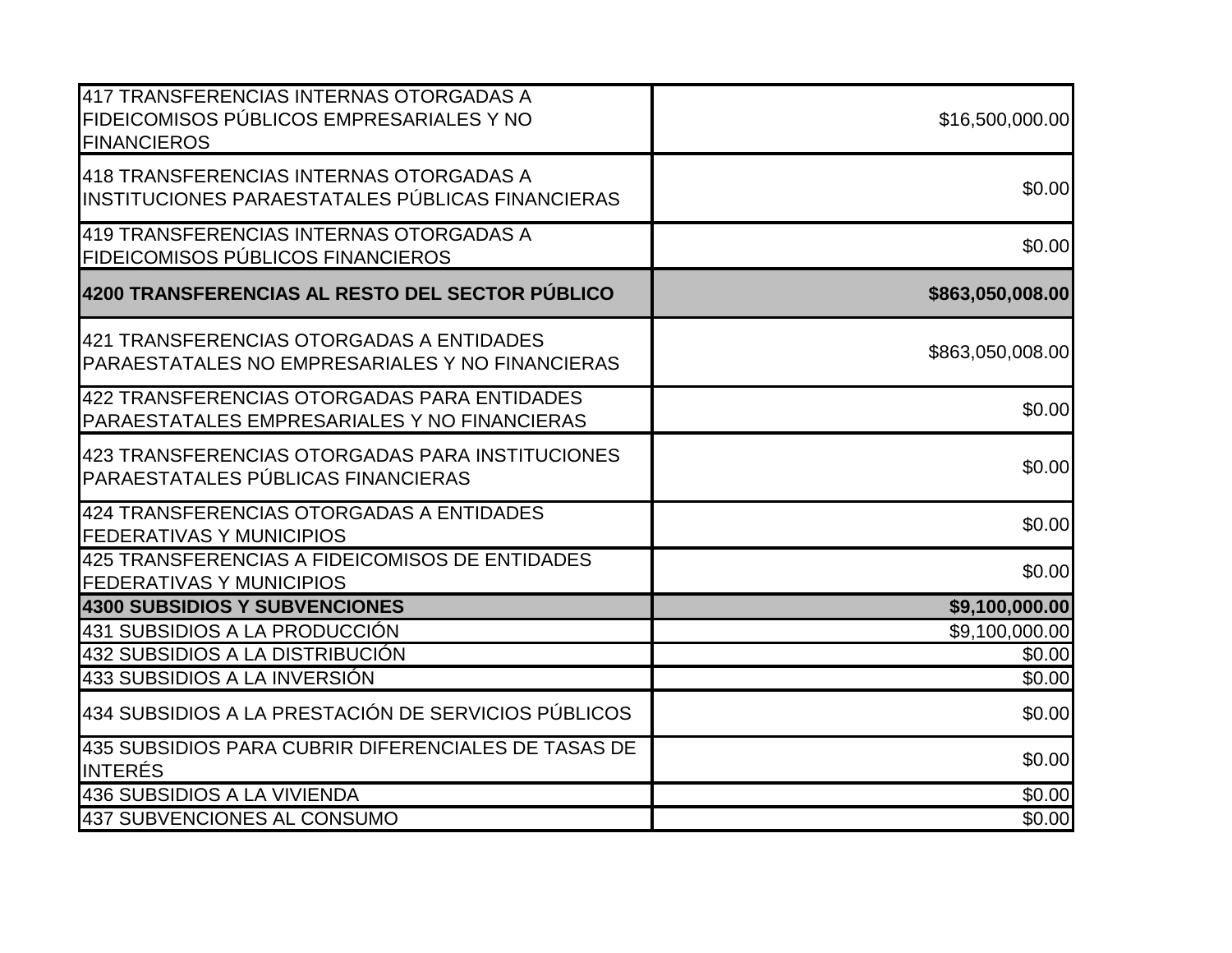| 438 SUBSIDIOS A ENTIDADES FEDERATIVAS Y MUNICIPIOS                                                                   | \$0.00           |
|----------------------------------------------------------------------------------------------------------------------|------------------|
| 439 OTROS SUBSIDIOS                                                                                                  | \$0.00           |
| <b>4400 AYUDAS SOCIALES</b>                                                                                          | \$212,080,288.00 |
| 441 AYUDAS SOCIALES A PERSONAS                                                                                       | \$189,315,288.00 |
| 442 BECAS Y OTRAS AYUDAS PARA PROGRAMAS DE<br>CAPACITACIÓN                                                           | \$11,250,000.00  |
| 443 AYUDAS SOCIALES A INSTITUCIONES DE ENSEÑANZA                                                                     | \$7,390,000.00   |
| 444 AYUDAS SOCIALES A ACTIVIDADES CIENTÍFICAS O<br><b>ACADÉMICAS</b>                                                 | \$0.00           |
| 445 AYUDAS SOCIALES A INSTITUCIONES SIN FINES DE<br>LUCRO                                                            | \$4,125,000.00   |
| 446 AYUDAS SOCIALES A COOPERATIVAS                                                                                   | \$0.00           |
| 447 AYUDAS SOCIALES A ENTIDADES DE INTERÉS PÚBLICO                                                                   | \$0.00           |
| 448 AYUDAS POR DESASTRES NATURALES Y OTROS<br><b>SINIESTROS</b>                                                      | \$0.00           |
| <b>4500 PENSIONES Y JUBILACIONES</b>                                                                                 | \$0.00           |
| <b>451 PENSIONES</b>                                                                                                 | \$0.00           |
| 452 JUBILACIONES                                                                                                     | \$0.00           |
| <b>459 OTRAS PENSIONES Y JUBILACIONES</b>                                                                            | \$0.00           |
| 4600 TRANSFERENCIAS A FIDEICOMISOS, MANDATOS Y<br><b>OTROS ANÁLOGOS</b>                                              | \$0.00           |
| 461 TRANSFERENCIAS A FIDEICOMISOS DEL PODER<br><b>EJECUTIVO</b>                                                      | \$0.00           |
| 462 TRANSFERENCIAS A FIDEICOMISOS DEL PODER<br><b>LEGISLATIVO</b>                                                    | \$0.00           |
| 463 TRANSFERENCIAS A FIDEICOMISOS DEL PODER<br><b>JUDICIAL</b>                                                       | \$0.00           |
| 464 TRANSFERENCIAS A FIDEICOMISOS PÚBLICOS DE<br>ENTIDADES PARAESTATALES NO EMPRESARIALES Y NO<br><b>FINANCIERAS</b> | \$0.00           |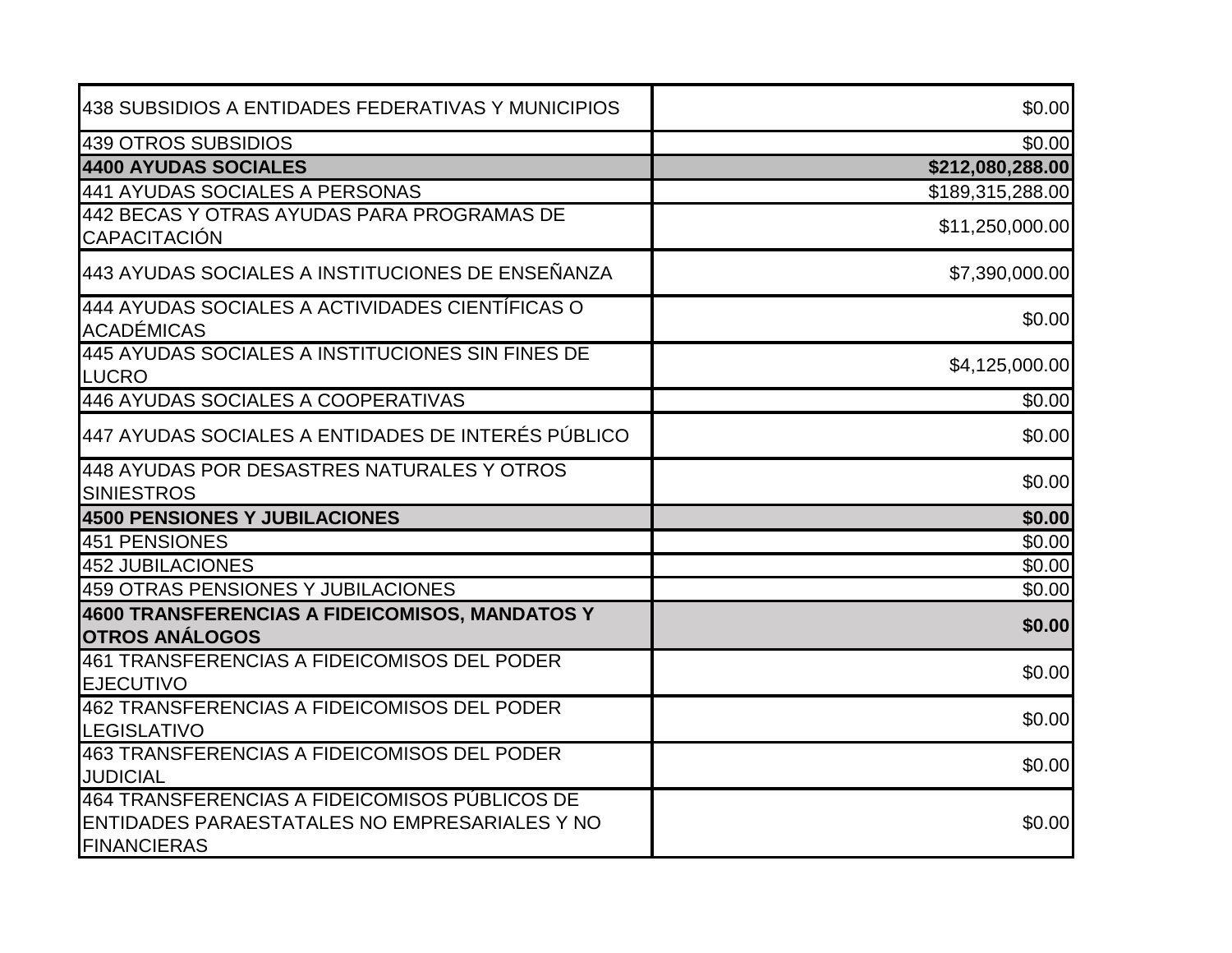| 465 TRANSFERENCIAS A FIDEICOMISOS PÚBLICOS DE                      |                  |
|--------------------------------------------------------------------|------------------|
| ENTIDADES PARAESTATALES EMPRESARIALES Y NO<br><b>FINANCIERAS</b>   | \$0.00           |
| 466 TRANSFERENCIAS A FIDEICOMISOS DE INSTITUCIONES                 |                  |
| PÚBLICAS FINANCIERAS                                               | \$0.00           |
| 469 OTRAS TRANSFERENCIAS A FIDEICOMISOS                            | \$0.00           |
| 4700 TRANSFERENCIAS A LA SEGURIDAD SOCIAL                          | \$0.00           |
| 471 TRANSFERENCIAS POR OBLIGACIÓN DE LEY                           | \$0.00           |
| <b>4800 DONATIVOS</b>                                              | \$94,981,236.00  |
| 481 DONATIVOS A INSTITUCIONES SIN FINES DE LUCRO                   | \$51,545,000.00  |
| <b>482 DONATIVOS A ENTIDADES FEDERATIVAS</b>                       | \$0.00           |
| 483 DONATIVOS A FIDEICOMISOS PRIVADOS                              | \$0.00           |
| 484 DONATIVOS A FIDEICOMISOS ESTATALES                             | \$43,436,236.00  |
| <b>485 DONATIVOS INTERNACIONALES</b>                               | \$0.00           |
| 4900 TRANSFERENCIAS AL EXTERIOR                                    | \$0.00           |
| 491 TRANSFERENCIAS PARA GOBIERNOS EXTRANJEROS                      | \$0.00           |
| 492 TRANSFERENCIAS PARA ORGANISMOS                                 |                  |
| <b>INTERNACIONALES</b>                                             | \$0.00           |
| 493 TRANSFERENCIAS PARA EL SECTOR PRIVADO EXTERNO                  | \$0.00           |
| 5000 BIENES MUEBLES, INMUEBLES E INTANGIBLES                       | \$165,894,551.43 |
| 5100 MOBILIARIO Y EQUIPO DE ADMINISTRACIÓN                         | \$27,898,344.10  |
| 511 MUEBLES DE OFICINA Y ESTANTERÍA                                | \$590,000.00     |
| 512 MUEBLES, EXCEPTO DE OFICINA Y ESTANTERÍA                       | \$30,000.00      |
| 513 BIENES ARTÍSTICOS, CULTURALES Y CIENTÍFICOS                    | \$0.00           |
| 514 OBJETOS DE VALOR                                               | \$0.00           |
| 515 EQUIPO DE CÓMPUTO Y DE TECNOLOGÍAS DE LA<br><b>INFORMACIÓN</b> | \$19,034,674.10  |
| 519 OTROS MOBILIARIOS Y EQUIPOS DE ADMINISTRACIÓN                  | \$8,243,670.00   |
| 5200 MOBILIARIO Y EQUIPO EDUCACIONAL Y RECREATIVO                  | \$2,257,071.00   |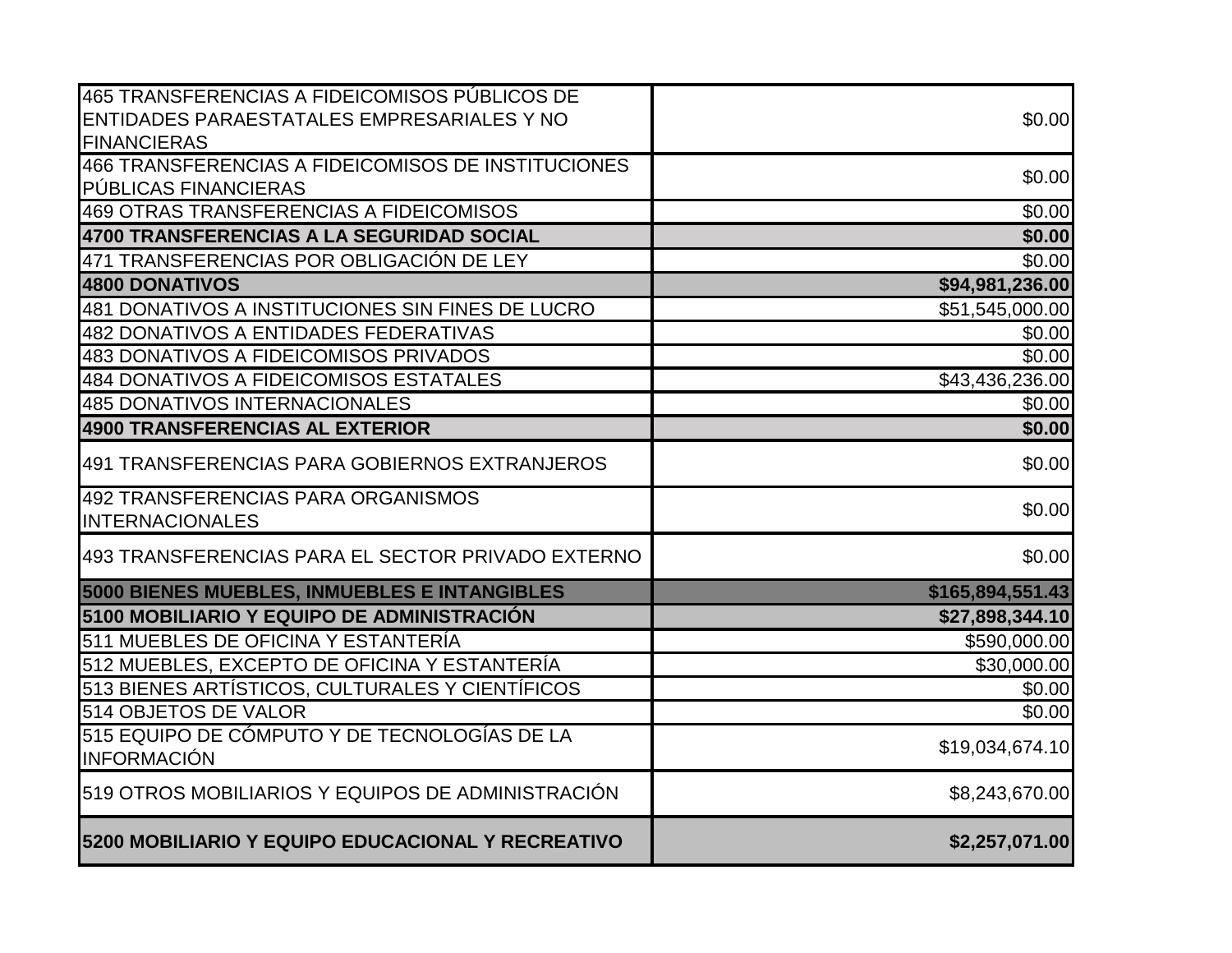| 521 EQUIPOS Y APARATOS AUDIOVISUALES               | \$682,956.00     |
|----------------------------------------------------|------------------|
| 522 APARATOS DEPORTIVOS                            | \$0.00           |
| 523 CÁMARAS FOTOGRÁFICAS Y DE VIDEO                | \$868,115.00     |
| 529 OTRO MOBILIARIO Y EQUIPO EDUCACIONAL Y         | \$706,000.00     |
| <b>RECREATIVO</b>                                  |                  |
| 5300 EQUIPO E INSTRUMENTAL MÉDICO Y DE LABORATORIO | \$893,000.00     |
| 531 EQUIPO MÉDICO Y DE LABORATORIO                 | \$593,000.00     |
| 532 INSTRUMENTAL MÉDICO Y DE LABORATORIO           | \$300,000.00     |
| 5400 VEHÍCULOS Y EQUIPO DE TRANSPORTE              | \$101,990,000.00 |
| 541 VEHÍCULOS Y EQUIPO TERRESTRE                   | \$100,600,000.00 |
| 542 CARROCERÍAS Y REMOLQUES                        | \$555,000.00     |
| 543 EQUIPO AEROESPACIAL                            | \$0.00           |
| <b>544 EQUIPO FERROVIARIO</b>                      | \$0.00           |
| <b>545 EMBARCACIONES</b>                           | \$0.00           |
| 549 OTROS EQUIPOS DE TRANSPORTE                    | \$835,000.00     |
| 5500 EQUIPO DE DEFENSA Y SEGURIDAD                 | \$0.00           |
| 551 EQUIPO DE DEFENSA Y SEGURIDAD                  | \$0.00           |
| 5600 MAQUINARIA, OTROS EQUIPOS Y HERRAMIENTAS      | \$15,421,684.33  |
| 561 MAQUINARIA Y EQUIPO AGROPECUARIO               | \$0.00           |
| 562 MAQUINARIA Y EQUIPO INDUSTRIAL                 | \$1,430,000.00   |
| 563 MAQUINARIA Y EQUIPO DE CONSTRUCCIÓN            | \$0.00           |
| 564 SISTEMAS DE AIRE ACONDICIONADO, CALEFACCIÓN Y  | \$1,050,000.00   |
| DE REFRIGERACIÓN INDUSTRIAL Y COMERCIAL            |                  |
| 565 EQUIPO DE COMUNICACIÓN Y TELECOMUNICACIÓN      | \$3,631,536.33   |
| 566 EQUIPOS DE GENERACIÓN ELÉCTRICA, APARATOS Y    | \$1,215,820.00   |
| <b>ACCESORIOS ELÉCTRICOS</b>                       |                  |
| 567 HERRAMIENTAS Y MÁQUINAS-HERRAMIENTA            | \$6,556,000.00   |
| 569 OTROS EQUIPOS                                  | \$1,538,328.00   |
| 5700 ACTIVOS BIOLÓGICOS                            | \$1,000,000.00   |
| 571 BOVINOS                                        | \$0.00           |
| 572 PORCINOS                                       | \$0.00           |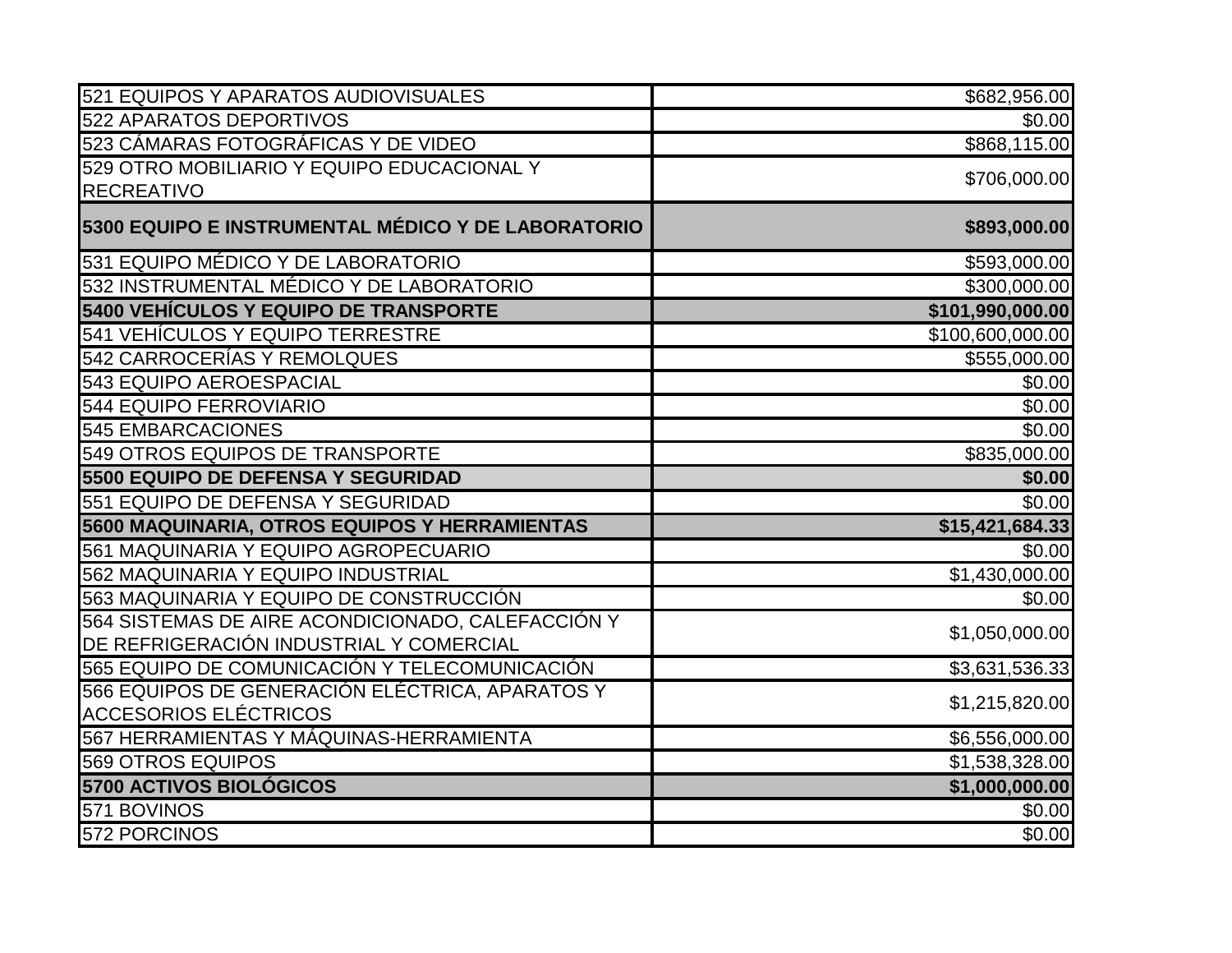| <b>573 AVES</b>                                  | \$0.00           |
|--------------------------------------------------|------------------|
| 574 OVINOS Y CAPRINOS                            | \$0.00           |
| <b>575 PECES Y ACUICULTURA</b>                   | \$0.00           |
| 576 EQUINOS                                      | \$0.00           |
| 577 ESPECIES MENORES Y DE ZOOLÓGICO              | \$1,000,000.00   |
| 578 ÁRBOLES Y PLANTAS                            | \$0.00           |
| 579 OTROS ACTIVOS BIOLÓGICOS                     | \$0.00           |
| <b>5800 BIENES INMUEBLES</b>                     | \$10,500,000.00  |
| 581 TERRENOS                                     | \$5,000,000.00   |
| 582 VIVIENDAS                                    | \$0.00           |
| <b>583 EDIFICIOS NO RESIDENCIALES</b>            | \$0.00           |
| <b>589 OTROS BIENES INMUEBLES</b>                | \$5,500,000.00   |
| <b>5900 ACTIVOS INTANGIBLES</b>                  | \$5,934,452.00   |
| 591 SOFTWARE                                     | \$1,983,289.00   |
| 592 PATENTES                                     | \$0.00           |
| 593 MARCAS                                       | \$0.00           |
| 594 DERECHOS                                     | \$0.00           |
| 595 CONCESIONES                                  | \$0.00           |
| 596 FRANQUICIAS                                  | \$0.00           |
| 597 LICENCIAS INFORMÁTICAS E INTELECTUALES       | \$3,951,163.00   |
| 598 LICENCIAS INDUSTRIALES, COMERCIALES Y OTRAS  | \$0.00           |
| 599 OTROS ACTIVOS INTANGIBLES                    | \$0.00           |
| <b>6000 INVERSIÓN PÚBLICA</b>                    | \$781,983,489.08 |
| 6100 OBRA PÚBLICA EN BIENES DE DOMINIO PÚBLICO   | \$607,989,183.80 |
| 611 EDIFICACIÓN HABITACIONAL                     | \$0.00           |
| 612 EDIFICACIÓN NO HABITACIONAL                  | \$188,338,781.32 |
| 613 CONSTRUCCIÓN DE OBRAS PARA EL ABASTECIMIENTO |                  |
| DE AGUA, PETRÓLEO, GAS, ELECTRICIDAD Y           | \$126,449,039.81 |
| <b>TELECOMUNICACIONES</b>                        |                  |
| 614 DIVISIÓN DE TERRENOS Y CONSTRUCCIÓN DE OBRAS | \$293,201,362.67 |
| DE URBANIZACIÓN                                  |                  |
| 615 CONSTRUCCIÓN DE VÍAS DE COMUNICACIÓN         | \$0.00           |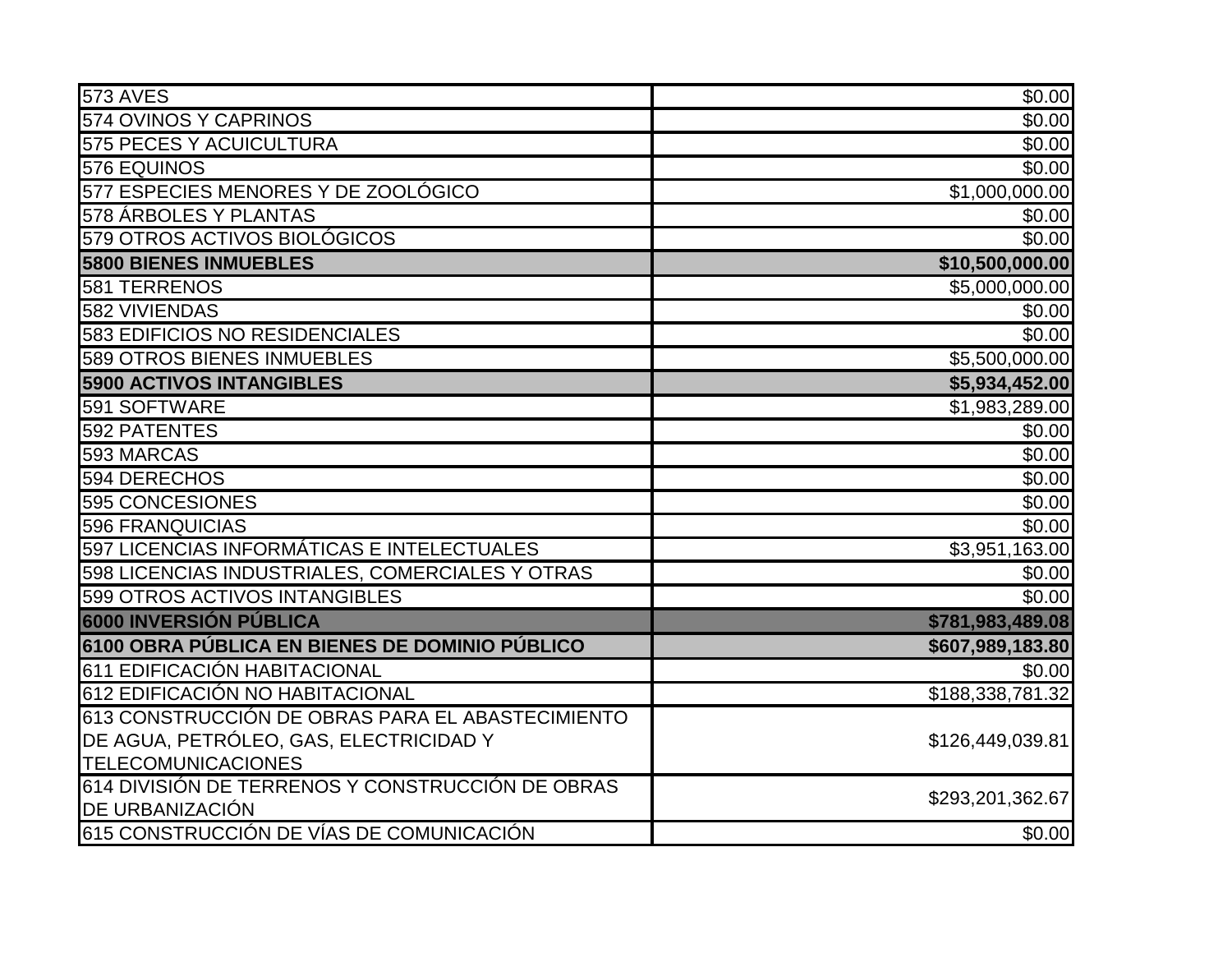| 616 OTRAS CONSTRUCCIONES DE INGENIERÍA CIVIL U OBRA     | \$0.00                       |
|---------------------------------------------------------|------------------------------|
| <b>PESADA</b>                                           |                              |
| 617 INSTALACIONES Y EQUIPAMIENTO EN                     | \$0.00                       |
| <b>CONSTRUCCIONES</b>                                   |                              |
| 619 TRABAJOS DE ACABADOS EN EDIFICACIONES Y OTROS       | \$0.00                       |
| <b>TRABAJOS ESPECIALIZADOS</b>                          |                              |
| 6200 OBRA PÚBLICA EN BIENES PROPIOS                     | \$173,994,305.28             |
| 621 EDIFICACIÓN HABITACIONAL                            | \$0.00                       |
| 622 EDIFICACIÓN NO HABITACIONAL                         | $\overline{$}173,994,305.28$ |
| 623 CONSTRUCCIÓN DE OBRAS PARA EL ABASTECIMIENTO        |                              |
| DE AGUA, PETRÓLEO, GAS, ELECTRICIDAD Y                  | \$0.00                       |
| <b>TELECOMUNICACIONES</b>                               |                              |
| 624 DIVISIÓN DE TERRENOS Y CONSTRUCCIÓN DE OBRAS        |                              |
| DE URBANIZACIÓN                                         | \$0.00                       |
| 625 CONSTRUCCIÓN DE VÍAS DE COMUNICACIÓN                | \$0.00                       |
| 626 OTRAS CONSTRUCCIONES DE INGENIERÍA CIVIL U OBRA     | \$0.00                       |
| PESADA                                                  |                              |
| 627 INSTALACIONES Y EQUIPAMIENTO EN                     | \$0.00                       |
| <b>CONSTRUCCIONES</b>                                   |                              |
| 629 TRABAJOS DE ACABADOS EN EDIFICACIONES Y OTROS       | \$0.00                       |
| <b>TRABAJOS ESPECIALIZADOS</b>                          |                              |
| <b>6300 PROYECTOS PRODUCTIVOS Y ACCIONES DE FOMENTO</b> | \$0.00                       |
| 631 ESTUDIOS, FORMULACIÓN Y EVALUACIÓN DE               |                              |
| <b>PROYECTOS PRODUCTIVOS NO INCLUIDOS EN CONCEPTOS</b>  | \$0.00                       |
| <b>ANTERIORES DE ESTE CAPÍTULO</b>                      |                              |
| 632 EJECUCIÓN DE PROYECTOS PRODUCTIVOS NO               |                              |
| <b>INCLUIDOS EN CONCEPTOS ANTERIORES DE ESTE</b>        | \$0.00                       |
| <b>CAPÍTULO</b>                                         |                              |
| 7000 INVERSIONES FINANCIERAS Y OTRAS PROVISIONES        | \$1,000,000.00               |
| 7100 INVERSIONES PARA EL FOMENTO DE ACTIVIDADES         |                              |
| <b>PRODUCTIVAS</b>                                      | \$0.00                       |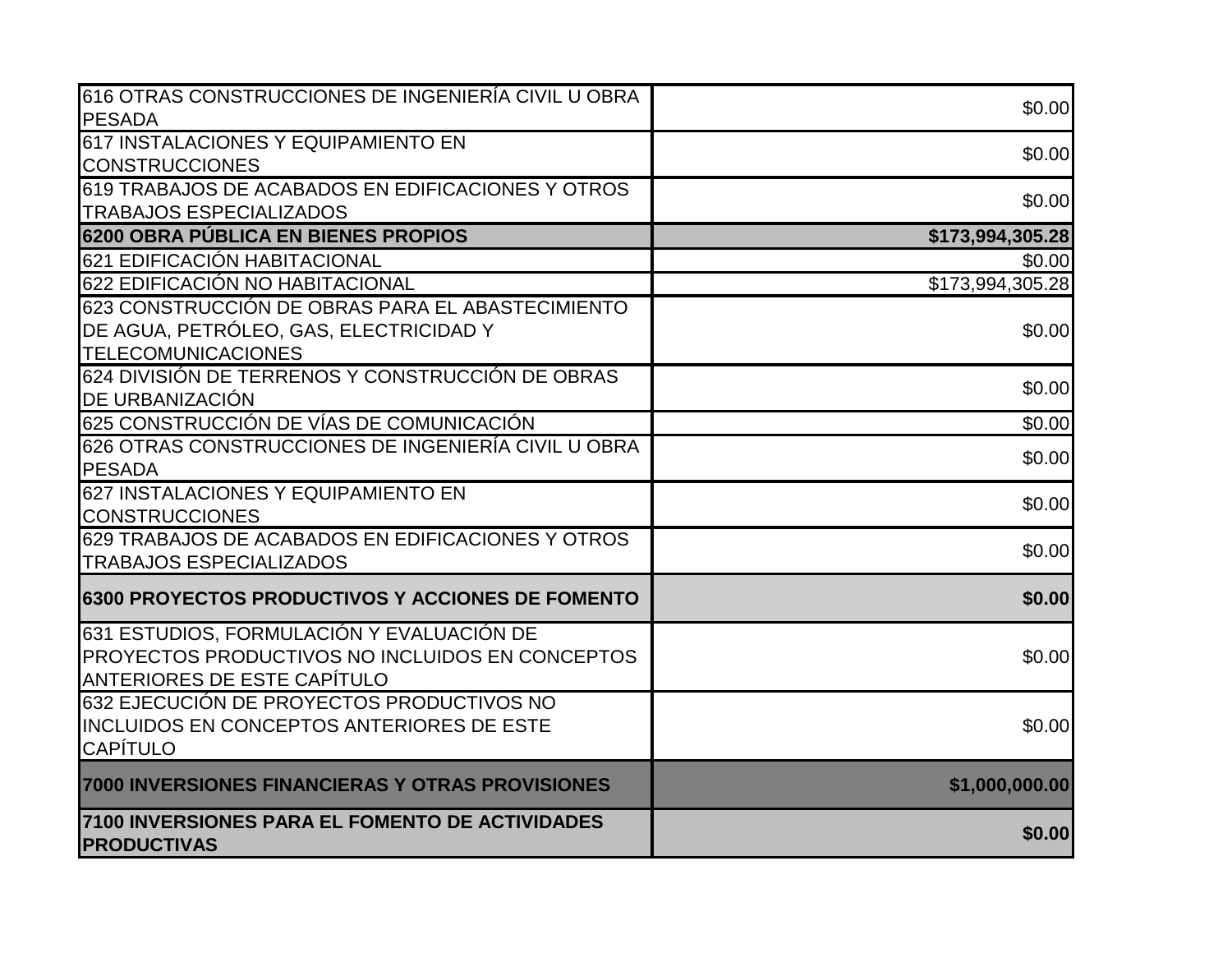| 711 CRÉDITOS OTORGADOS POR ENTIDADES FEDERATIVAS<br>Y MUNICIPIOS AL SECTOR SOCIAL Y PRIVADO PARA EL<br>FOMENTO DE ACTIVIDADES PRODUCTIVAS    | \$0.00 |
|----------------------------------------------------------------------------------------------------------------------------------------------|--------|
| 712 CRÉDITOS OTORGADOS POR LAS ENTIDADES<br>FEDERATIVAS A MUNICIPIOS PARA EL FOMENTO DE<br><b>ACTIVIDADES PRODUCTIVAS</b>                    | \$0.00 |
| 7200 ACCIONES Y PARTICIPACIONES DE CAPITAL                                                                                                   | \$0.00 |
| 721 ACCIONES Y PARTICIPACIONES DE CAPITAL EN<br>ENTIDADES PARAESTATALES NO EMPRESARIALES Y NO<br>FINANCIERAS CON FINES DE POLÍTICA ECONÓMICA | \$0.00 |
| 722 ACCIONES Y PARTICIPACIONES DE CAPITAL EN<br>ENTIDADES PARAESTATALES EMPRESARIALES Y NO<br>FINANCIERAS CON FINES DE POLÍTICA ECONÓMICA    | \$0.00 |
| 723 ACCIONES Y PARTICIPACIONES DE CAPITAL EN<br>INSTITUCIONES PARAESTATALES PÚBLICAS FINANCIERAS<br>CON FINES DE POLÍTICA ECONÓMICA          | \$0.00 |
| 724 ACCIONES Y PARTICIPACIONES DE CAPITAL EN EL<br>SECTOR PRIVADO CON FINES DE POLÍTICA ECONÓMICA                                            | \$0.00 |
| 725 ACCIONES Y PARTICIPACIONES DE CAPITAL EN<br>ORGANISMOS INTERNACIONALES CON FINES DE POLÍTICA<br><b>ECONÓMICA</b>                         | \$0.00 |
| 726 ACCIONES Y PARTICIPACIONES DE CAPITAL EN EL<br>SECTOR EXTERNO CON FINES DE POLÍTICA ECONÓMICA                                            | \$0.00 |
| 727 ACCIONES Y PARTICIPACIONES DE CAPITAL EN EL<br>SECTOR PÚBLICO CON FINES DE GESTIÓN DE LIQUIDEZ                                           | \$0.00 |
| 728 ACCIONES Y PARTICIPACIONES DE CAPITAL EN EL<br>SECTOR PRIVADO CON FINES DE GESTIÓN DE LIQUIDEZ                                           | \$0.00 |
| 729 ACCIONES Y PARTICIPACIONES DE CAPITAL EN EL<br>SECTOR EXTERNO CON FINES DE GESTIÓN DE LIQUIDEZ                                           | \$0.00 |
| 7300 COMPRA DE TÍTULOS Y VALORES                                                                                                             | \$0.00 |
| 731 BONOS                                                                                                                                    | \$0.00 |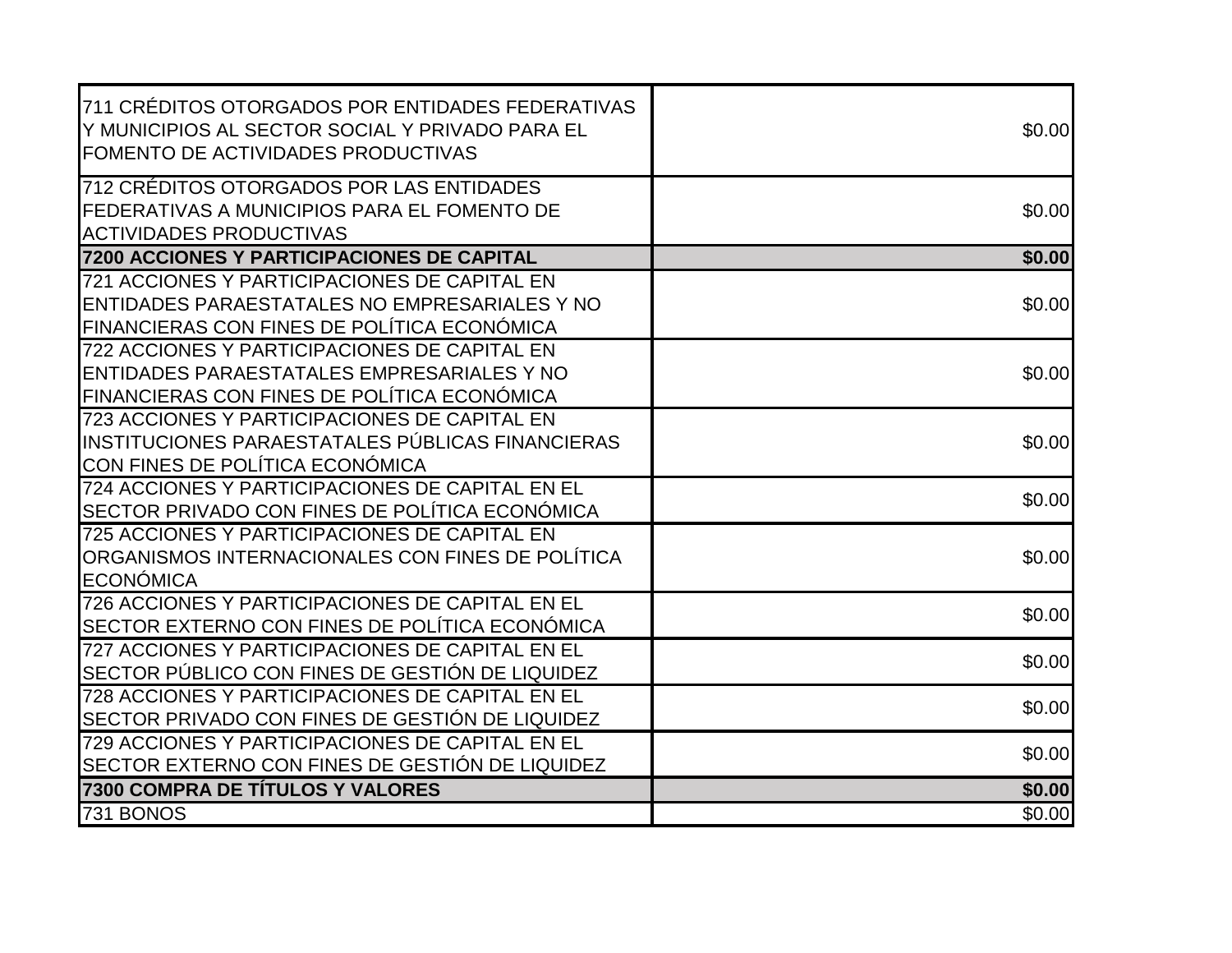| 732 VALORES REPRESENTATIVOS DE DEUDA ADQUIRIDOS   | \$0.00         |
|---------------------------------------------------|----------------|
| CON FINES DE POLÍTICA ECONÓMICA                   |                |
| 733 VALORES REPRESENTATIVOS DE DEUDA ADQUIRIDOS   | \$0.00         |
| CON FINES DE GESTIÓN DE LIQUIDEZ                  |                |
| 734 OBLIGACIONES NEGOCIABLES ADQUIRIDAS CON FINES | \$0.00         |
| DE POLÍTICA ECONÓMICA                             |                |
| 735 OBLIGACIONES NEGOCIABLES ADQUIRIDAS CON FINES | \$0.00         |
| DE GESTIÓN DE LIQUIDEZ                            |                |
| <b>739 OTROS VALORES</b>                          | $\sqrt{$0.00}$ |
| 7400 CONCESIÓN DE PRÉSTAMOS                       | \$0.00         |
| 741 CONCESIÓN DE PRÉSTAMOS A ENTIDADES            |                |
| PARAESTATALES NO EMPRESARIALES Y NO FINANCIERAS   | \$0.00         |
| CON FINES DE POLÍTICA ECONÓMICA                   |                |
| 742 CONCESIÓN DE PRÉSTAMOS A ENTIDADES            |                |
| PARAESTATALES EMPRESARIALES Y NO FINANCIERAS CON  | \$0.00         |
| <b>FINES DE POLÍTICA ECONÓMICA</b>                |                |
| 743 CONCESIÓN DE PRÉSTAMOS A INSTITUCIONES        |                |
| PARAESTATALES PÚBLICAS FINANCIERAS CON FINES DE   | \$0.00         |
| POLÍTICA ECONÓMICA                                |                |
| 744 CONCESIÓN DE PRÉSTAMOS A ENTIDADES            |                |
| FEDERATIVAS Y MUNICIPIOS CON FINES DE POLÍTICA    | \$0.00         |
| <b>ECONÓMICA</b>                                  |                |
| 745 CONCESIÓN DE PRÉSTAMOS AL SECTOR PRIVADO CON  | \$0.00         |
| FINES DE POLÍTICA ECONÓMICA                       |                |
| 746 CONCESIÓN DE PRÉSTAMOS AL SECTOR EXTERNO CON  | \$0.00         |
| <b>FINES DE POLÍTICA ECONÓMICA</b>                |                |
| 747 CONCESIÓN DE PRÉSTAMOS AL SECTOR PÚBLICO CON  | \$0.00         |
| FINES DE GESTIÓN DE LIQUIDEZ                      |                |
| 748 CONCESIÓN DE PRÉSTAMOS AL SECTOR PRIVADO CON  | \$0.00         |
| FINES DE GESTIÓN DE LIQUIDEZ                      |                |
| 749 CONCESIÓN DE PRÉSTAMOS AL SECTOR EXTERNO CON  | \$0.00         |
| FINES DE GESTIÓN DE LIQUIDEZ                      |                |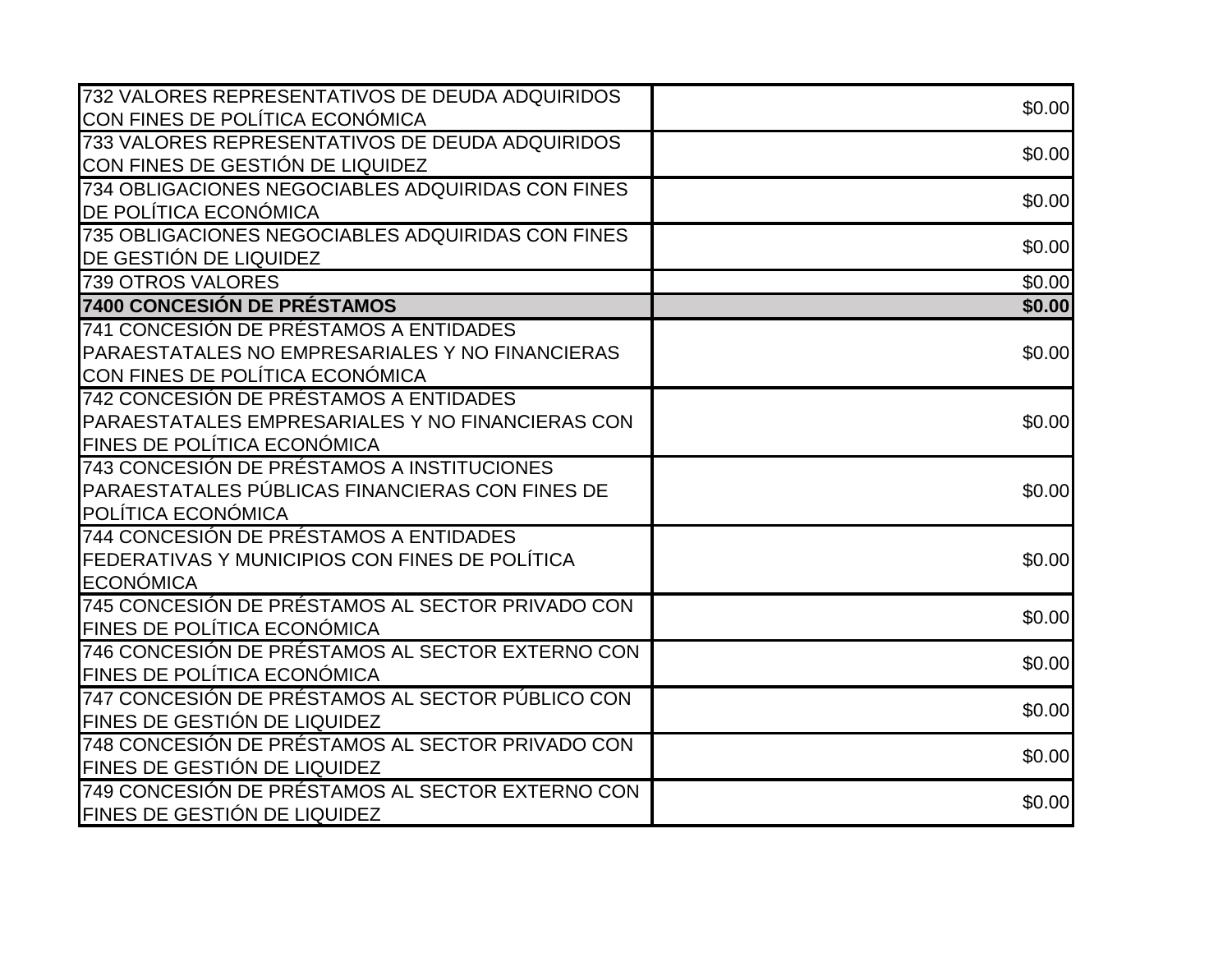| 7500 INVERSIONES EN FIDEICOMISOS, MANDATOS Y OTROS<br><b>ANÁLOGOS</b>                | \$0.00         |
|--------------------------------------------------------------------------------------|----------------|
| 751 INVERSIONES EN FIDEICOMISOS DEL PODER EJECUTIVO                                  | \$0.00         |
| 752 INVERSIONES EN FIDEICOMISOS DEL PODER<br><b>LEGISLATIVO</b>                      | \$0.00         |
| 753 INVERSIONES EN FIDEICOMISOS DEL PODER JUDICIAL                                   | \$0.00         |
| 754 INVERSIONES EN FIDEICOMISOS PÚBLICOS NO<br><b>EMPRESARIALES Y NO FINANCIEROS</b> | \$0.00         |
| 755 INVERSIONES EN FIDEICOMISOS PÚBLICOS<br><b>EMPRESARIALES Y NO FINANCIEROS</b>    | \$0.00         |
| 756 INVERSIONES EN FIDEICOMISOS PÚBLICOS<br><b>FINANCIEROS</b>                       | \$0.00         |
| 757 INVERSIONES EN FIDEICOMISOS DE ENTIDADES<br><b>FEDERATIVAS</b>                   | \$0.00         |
| 758 INVERSIONES EN FIDEICOMISOS DE MUNICIPIOS                                        | \$0.00         |
| 759 OTRAS INVERSIONES EN FIDEICOMISOS                                                | \$0.00         |
| <b>7600 OTRAS INVERSIONES FINANCIERAS</b>                                            | \$0.00         |
| 761 DEPÓSITOS A LARGO PLAZO EN MONEDA NACIONAL                                       | \$0.00         |
| 762 DEPÓSITOS A LARGO PLAZO EN MONEDA EXTRANJERA                                     | \$0.00         |
| 7900 PROVISIONES PARA CONTINGENCIAS Y OTRAS<br><b>EROGACIONES ESPECIALES</b>         | \$1,000,000.00 |
| 791 CONTINGENCIAS POR FENÓMENOS NATURALES                                            | \$1,000,000.00 |
| 792 CONTINGENCIAS SOCIOECONÓMICAS                                                    | \$0.00         |
| 799 OTRAS EROGACIONES ESPECIALES                                                     | \$0.00         |
| 8000 PARTICIPACIONES Y APORTACIONES                                                  | \$0.00         |
| 8100 PARTICIPACIONES                                                                 | \$0.00         |
| 811 FONDO GENERAL DE PARTICIPACIONES                                                 | \$0.00         |
| 812 FONDO DE FOMENTO MUNICIPAL                                                       | \$0.00         |
| 813 PARTICIPACIONES DE LAS ENTIDADES FEDERATIVAS A<br><b>LOS MUNICIPIOS</b>          | \$0.00         |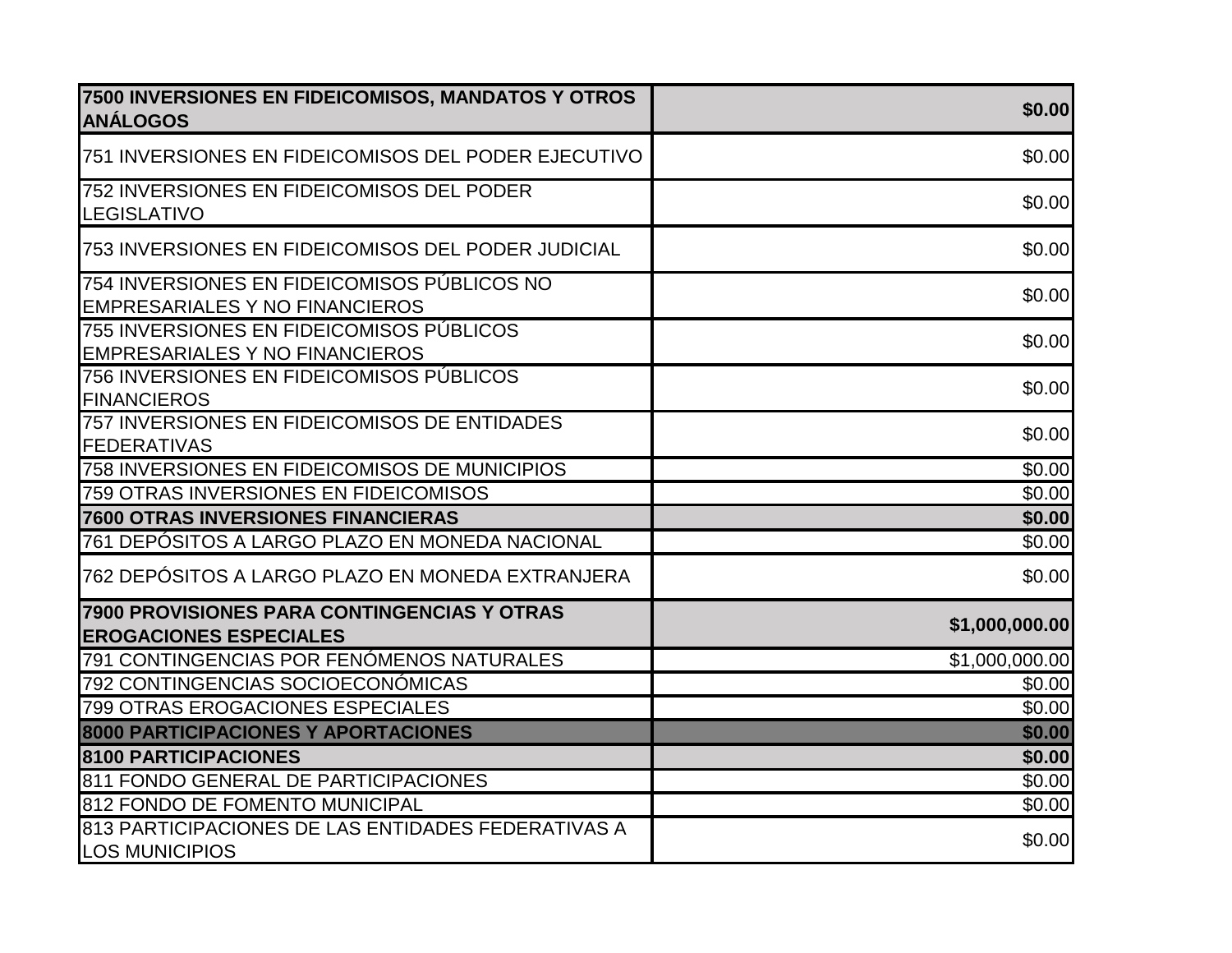| 814 OTROS CONCEPTOS PARTICIPABLES DE LA FEDERACIÓN  | \$0.00             |
|-----------------------------------------------------|--------------------|
| A ENTIDADES FEDERATIVAS                             |                    |
| 815 OTROS CONCEPTOS PARTICIPABLES DE LA FEDERACIÓN  | \$0.00             |
| A MUNICIPIOS                                        |                    |
| 816 CONVENIOS DE COLABORACIÓN ADMINISTRATIVA        | $\overline{$0.00}$ |
| <b>8300 APORTACIONES</b>                            | \$0.00             |
| 831 APORTACIONES DE LA FEDERACIÓN A LAS ENTIDADES   | \$0.00             |
| <b>FEDERATIVAS</b>                                  |                    |
| 832 APORTACIONES DE LA FEDERACIÓN A MUNICIPIOS      | $\overline{$0.00}$ |
| 833 APORTACIONES DE LAS ENTIDADES FEDERATIVAS A LOS | \$0.00             |
| <b>MUNICIPIOS</b>                                   |                    |
| 834 APORTACIONES PREVISTAS EN LEYES Y DECRETOS AL   | \$0.00             |
| SISTEMA DE PROTECCIÓN SOCIAL                        |                    |
| 835 APORTACIONES PREVISTAS EN LEYES Y DECRETOS      |                    |
| COMPENSATORIAS A ENTIDADES FEDERATIVAS Y            | \$0.00             |
| <b>MUNICIPIOS</b>                                   |                    |
| <b>8500 CONVENIOS</b>                               | \$0.00             |
| 851 CONVENIOS DE REASIGNACIÓN                       | $\sqrt{$0.00}$     |
| 852 CONVENIOS DE DESCENTRALIZACIÓN                  | \$0.00             |
| 853 OTROS CONVENIOS                                 | \$0.00             |
| 9000 DEUDA PÚBLICA                                  | \$270,856,371.26   |
| 9100 AMORTIZACIÓN DE LA DEUDA PÚBLICA               | \$48,336,661.00    |
| 911 AMORTIZACIÓN DE LA DEUDA INTERNA CON            |                    |
| <b>INSTITUCIONES DE CRÉDITO</b>                     | \$48,336,661.00    |
| 912 AMORTIZACIÓN DE LA DEUDA INTERNA POR EMISIÓN DE | \$0.00             |
| <b>TÍTULOS Y VALORES</b>                            |                    |
| 913 AMORTIZACIÓN DE ARRENDAMIENTOS FINANCIEROS      | \$0.00             |
| <b>NACIONALES</b>                                   |                    |
| 914 AMORTIZACIÓN DE LA DEUDA EXTERNA CON            | \$0.00             |
| <b>INSTITUCIONES DE CRÉDITO</b>                     |                    |
| 915 AMORTIZACIÓN DE DEUDA EXTERNA CON ORGANISMOS    | \$0.00             |
| <b>FINANCIEROS INTERNACIONALES</b>                  |                    |
| 916 AMORTIZACIÓN DE LA DEUDA BILATERAL              | \$0.00             |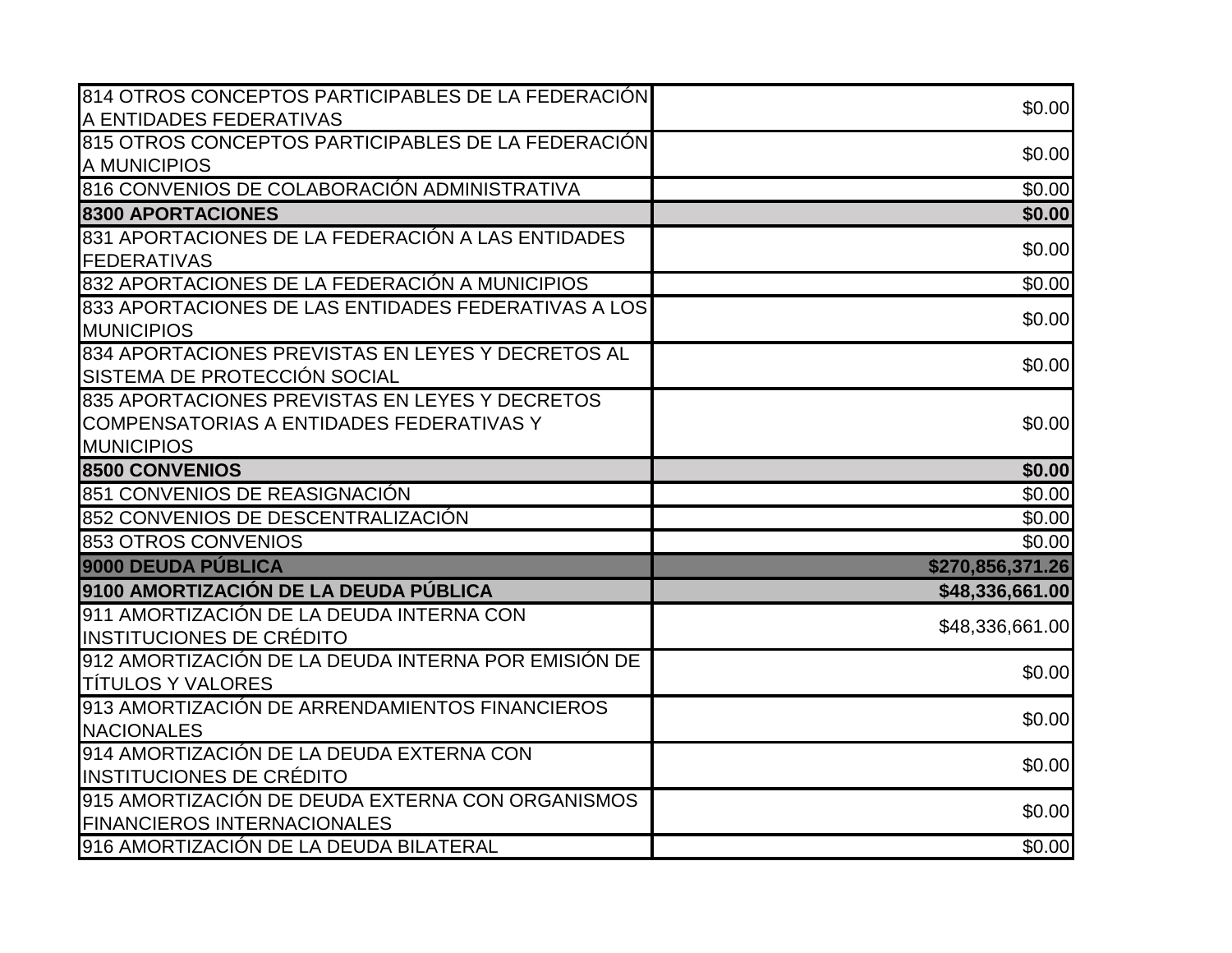| 917 AMORTIZACIÓN DE LA DEUDA EXTERNA POR EMISIÓN DE | \$0.00          |
|-----------------------------------------------------|-----------------|
| <b>TÍTULOS Y VALORES</b>                            |                 |
| 918 AMORTIZACIÓN DE ARRENDAMIENTOS FINANCIEROS      | \$0.00          |
| <b>INTERNACIONALES</b>                              |                 |
| 9200 INTERESES DE LA DEUDA PÚBLICA                  | \$69,575,461.00 |
| 921 INTERESES DE LA DEUDA INTERNA CON INSTITUCIONES | \$69,575,461.00 |
| <b>DE CRÉDITO</b>                                   |                 |
| 922 INTERESES DERIVADOS DE LA COLOCACIÓN DE TÍTULOS | \$0.00          |
| <b>Y VALORES</b>                                    |                 |
| 923 INTERESES POR ARRENDAMIENTOS FINANCIEROS        | \$0.00          |
| <b>NACIONALES</b>                                   |                 |
| 924 INTERESES DE LA DEUDA EXTERNA CON INSTITUCIONES | \$0.00          |
| <b>DE CRÉDITO</b>                                   |                 |
| 925 INTERESES DE LA DEUDA CON ORGANISMOS            | \$0.00          |
| <b>FINANCIEROS INTERNACIONALES</b>                  |                 |
| 926 INTERESES DE LA DEUDA BILATERAL                 | \$0.00          |
| 927 INTERESES DERIVADOS DE LA COLOCACIÓN DE TÍTULOS | \$0.00          |
| Y VALORES EN EL EXTERIOR                            |                 |
| 928 INTERESES POR ARRENDAMIENTOS FINANCIEROS        | \$0.00          |
| <b>INTERNACIONALES</b>                              |                 |
| 9300 COMISIONES DE LA DEUDA PÚBLICA                 | \$0.00          |
| 931 COMISIONES DE LA DEUDA PÚBLICA INTERNA          | \$0.00          |
| 932 COMISIONES DE LA DEUDA PÚBLICA EXTERNA          | \$0.00          |
| 9400 GASTOS DE LA DEUDA PÚBLICA                     | \$1,600,000.00  |
| 941 GASTOS DE LA DEUDA PÚBLICA INTERNA              | \$1,600,000.00  |
| 942 GASTOS DE LA DEUDA PÚBLICA EXTERNA              | \$0.00          |
| 9500 COSTO POR COBERTURAS                           | \$0.00          |
| 951 COSTOS POR COBERTURAS                           | \$0.00          |
| 9600 APOYOS FINANCIEROS                             | \$0.00          |
| 961 APOYOS A INTERMEDIARIOS FINANCIEROS             | \$0.00          |
| 962 APOYOS A AHORRADORES Y DEUDORES DEL SISTEMA     | \$0.00          |
| <b>FINANCIERO NACIONAL</b>                          |                 |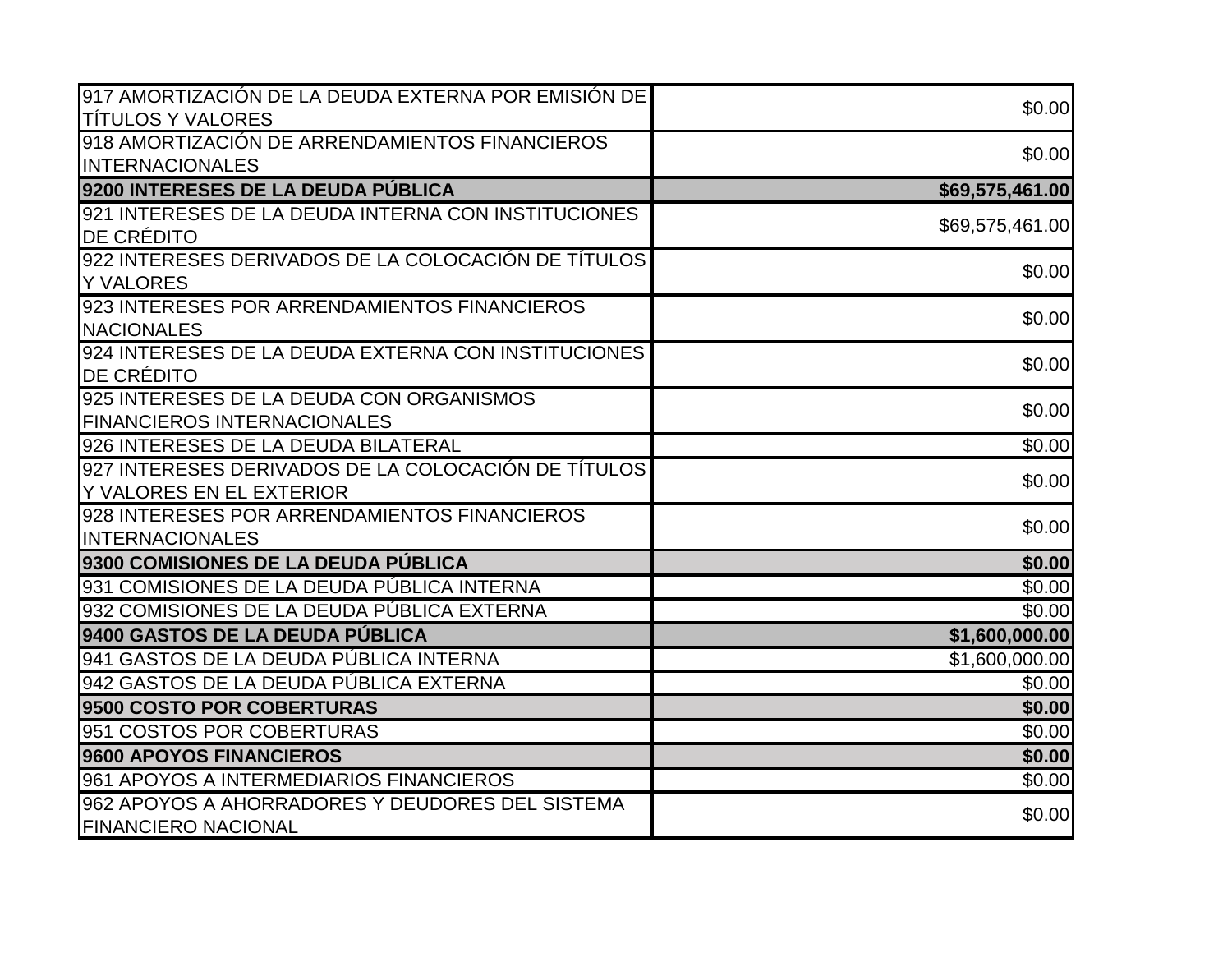| 9900 ADEUDOS DE EJERCICIOS FISCALES ANTERIORES | \$151,344,249.26   |
|------------------------------------------------|--------------------|
| (ADEFAS)                                       |                    |
| 991 ADEFAS                                     | \$151,344,249.26   |
| <b>TOTAL GENERAL</b>                           | \$7,567,212,463.00 |

| PRESUPUESTO POR UNIDAD RESPONSABLE                                             |                    |
|--------------------------------------------------------------------------------|--------------------|
| <b>UNIDAD RESPONSABLE</b>                                                      | <b>Importe</b>     |
| 01 PRESIDENCIA                                                                 | \$69,041,373.00    |
| 01 DESPACHO DE PRESIDENCIA.                                                    | \$6,839,958.00     |
| 02 SECRETARIA PARTICULAR.                                                      | \$7,631,225.00     |
| 04 TRANSPARENCIA.                                                              | \$3,198,958.00     |
| 14 REGIDORES.                                                                  | \$51,371,232.00    |
| 02 JEFATURA DE GABINETE                                                        | \$125,683,739.00   |
| 01 COORDINACIÓN DE ANÁLISIS ESTRATÉGICO Y<br>COMUNICACIÓN.                     | \$65,102,312.00    |
| 02 JEFATURA DE GABINETE.                                                       | \$20,558,180.00    |
| 03 RELACIONES PÚBLICAS, PROTOCOLO Y EVENTOS.                                   | \$17,281,656.00    |
| 04 DIRECCIÓN DE PROYECTOS ESTRATÉGICOS.                                        | \$13,343,975.00    |
| 05 DIRECCIÓN DE PROCESOS CIUDADANOS Y EVALUACIÓN Y<br>SEGUIMIENTO.             | \$9,397,616.00     |
| 03 COMISARIA GENERAL DE SEGURIDAD PÚBLICA                                      | \$1,220,687,242.00 |
| 03 COMISARIA GENERAL DE SEGURIDAD PÚBLICA                                      | \$1,220,687,242.00 |
| 04 SINDICATURA DEL AYUNTAMIENTO                                                | \$103,558,338.00   |
| 01 DIRECCIÓN JURÍDICO CONTENCIOSO.                                             | \$16,504,755.00    |
| 02 DIRECCIÓN JURÍDICO CONSULTIVO.                                              | \$6,387,373.00     |
| 03 DIRECCIÓN JURÍDICO LABORAL.                                                 | \$18,249,597.00    |
| 04 SINDICATURA                                                                 | \$941,000.00       |
| 06 DIRECCIÓN DE JUSTICIA MUNICIPAL.                                            | \$8,591,406.00     |
| 07 DIRECCIÓN DE JUZGADOS MUNICIPALES.                                          | \$24,174,680.00    |
| 08 DIRECCIÓN JURÍDICA ADSCRITA A LA COMISARÍA<br>GENERAL DE SEGURIDAD PÚBLICA. | \$8,164,691.00     |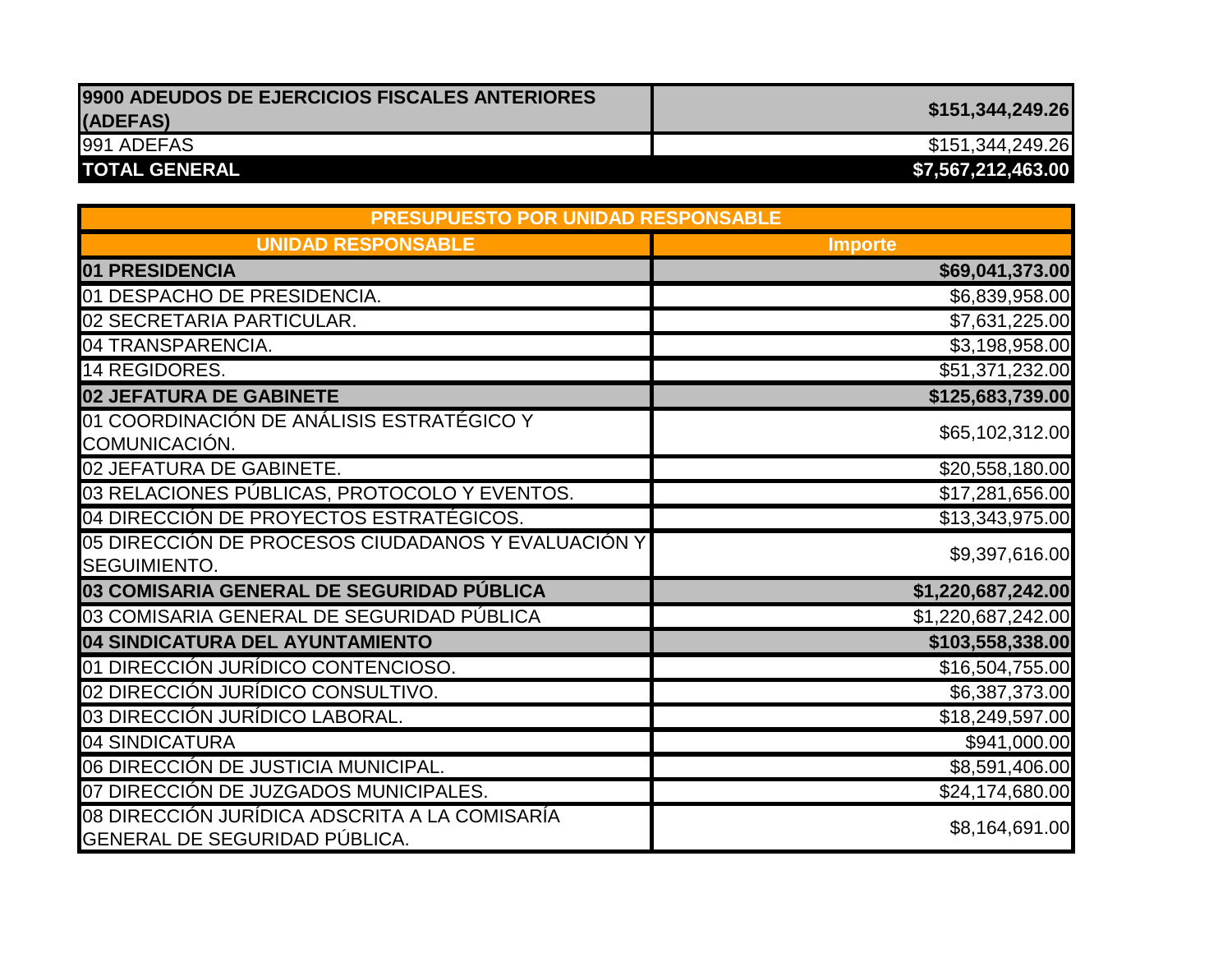| 09 DIRECCIÓN DE INVESTIGACIÓN Y SUPERVISIÓN INTERNA.                            | \$8,516,038.00   |
|---------------------------------------------------------------------------------|------------------|
| 10 DIRECCIÓN GENERAL JURÍDICA MUNICIPAL.                                        | \$12,028,797.00  |
| 05 SECRETARIA DEL AYUNTAMIENTO                                                  | \$348,709,984.00 |
| 01 DIRECCIÓN DE REGISTRO CIVIL.                                                 | \$29,286,875.00  |
| 02 COORDINACION MUNICIAL DE PROTECCION CIVIL Y<br><b>BOMBEROS</b>               | \$166,357,086.00 |
| 03 DIRECCIÓN DE ARCHIVO GENERAL DEL MUNICIPIO DE<br>ZAPOPAN.                    | \$6,506,528.00   |
| 04 DIRECCIÓN DE INTEGRACIÓN Y DICTAMINACIÓN.                                    | \$6,021,643.00   |
| 05 SECRETARÍA DEL AYUNTAMIENTO.                                                 | \$31,596,508.00  |
| 06 DIRECCIÓN DE ACTAS, ACUERDOS Y SEGUIMIENTO.                                  | \$4,394,311.00   |
| 07 DIRECCIÓN DE ATENCIÓN CIUDADANA.                                             | \$6,994,741.00   |
| 08 DIRECCIÓN DE DELEGACIONES Y AGENCIAS<br><b>MUNICIPALES.</b>                  | \$17,527,741.00  |
| 09 DIRECCION DE INSPECCION Y VIGILANCIA                                         | \$67,456,472.00  |
| 10 DIRECCIÓN DE DERECHOS HUMANOS Y ATENCIÓN A<br>VÍCTIMAS DE LOS DESAPARECIDOS. | \$2,314,158.00   |
| 11 DIRECCIÓN DE INCLUSIÓN Y MIGRANTES.                                          | \$10,253,922.00  |
| 06 TESORERÍA MUNICIPAL.                                                         | \$323,943,120.00 |
| 01 DIRECCIÓN DE INGRESOS.                                                       | \$151,368,330.00 |
| 02 DIRECCION DE PRESUPUESTO Y EGRESOS                                           | \$15,518,907.00  |
| 03 DIRECCION DE CONTABILIDAD                                                    | \$24,797,874.00  |
| 04 DIRECCION DE GLOSA                                                           | \$6,456,300.00   |
| 05 DIRECCIÓN DE CATASTRO.                                                       | \$36,614,067.00  |
| 06 DESPACHO DE LA TESORERIA Y UNIDAD ENLACE                                     | \$89,187,642.00  |
| 07 CONTRALORIA CIUDADANA                                                        | \$22,975,061.00  |
| 01 DIRECCIÓN DE AUDITORIA.                                                      | \$9,795,978.00   |
| 04 DIRECCIÓN DE SUBSTANCIACIÓN Y RESOLUCIÓN.                                    | \$2,030,172.00   |
| 05 DIRECCIÓN DE INVESTIGACIÓN.                                                  | \$2,030,178.00   |
| 07 CONTRALORÍA CIUDADANA.                                                       | \$9,118,733.00   |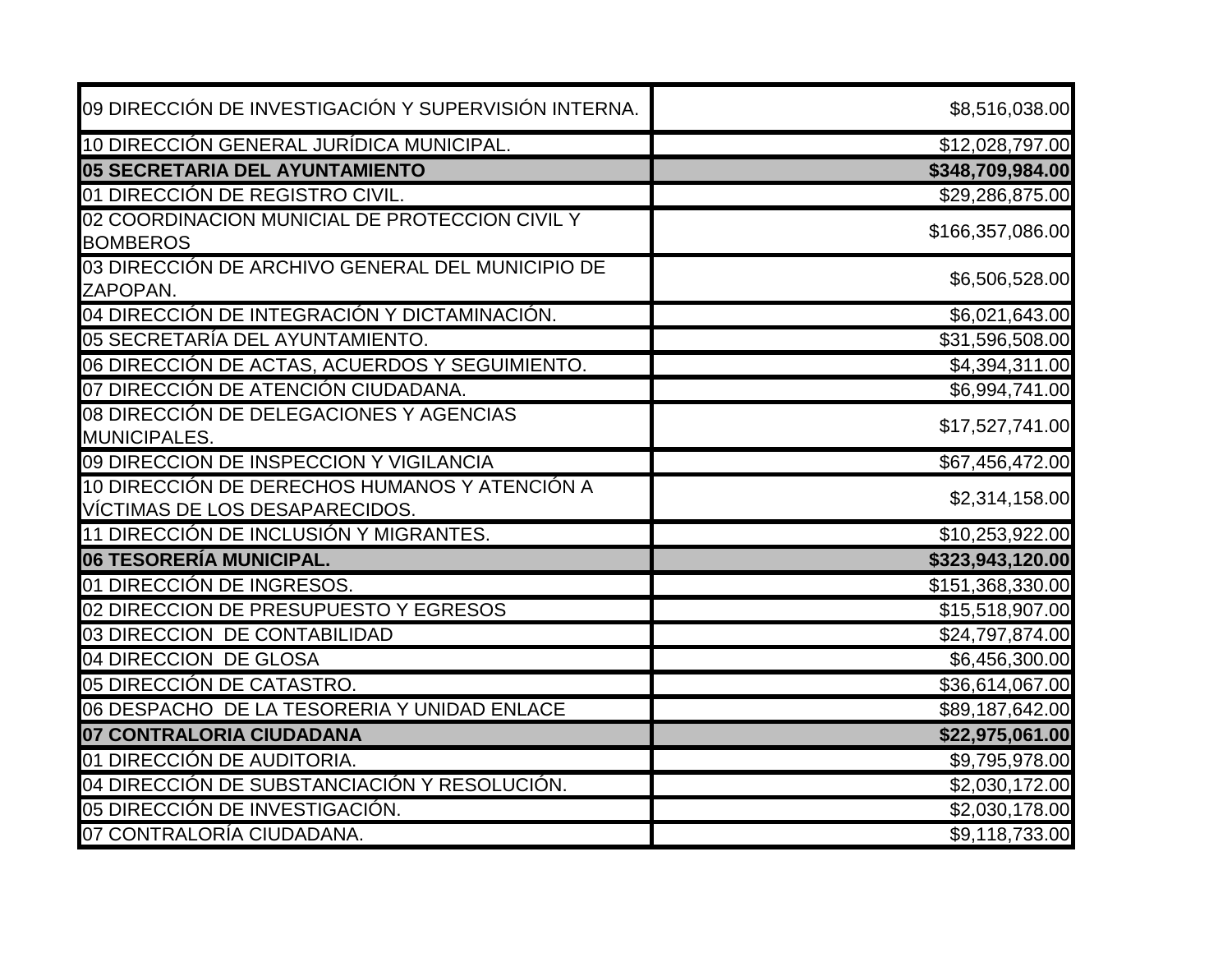| 08 COORDINACION GENERAL DE SERVICIOS MUNICIPALES                                | \$1,057,417,312.00 |
|---------------------------------------------------------------------------------|--------------------|
| 01 DIRECCIÓN DE GESTIÓN INTEGRAL DEL AGUA Y DRENAJE                             | \$37,186,825.00    |
| 02 DIRECCIÓN DE MERCADOS                                                        | \$11,235,643.00    |
| 03 DIRECCIÓN DE MEJORAMIENTO URBANO                                             | \$69,913,243.00    |
| 04 DIRECCIÓN DE PARQUES Y JARDINES                                              | \$74,374,052.00    |
| 05 DIRECCIÓN DE PAVIMENTOS                                                      | \$95,115,587.00    |
| 07 DIRECCIÓN DE RASTRO MUNICIPAL.                                               | \$42,692,586.00    |
| 08 COORDINACIÓN GENERAL DE SERVICIOS MUNICIPALES                                | \$245,178,543.00   |
| 09 DIRECCIÓN DE CEMENTERIOS                                                     | \$13,535,574.00    |
| 10 DIRECCIÓN DE TIANGUIS Y COMERCIO EN ESPACIOS<br><b>ABIERTOS</b>              | \$12,985,417.00    |
| 11 DIRECCIÓN DE ALUMBRADO PÚBLICO                                               | \$278,762,952.00   |
| 12 DIRECCIÓN DE ASEO PÚBLICO                                                    | \$162,576,055.00   |
| 14 DIRECCIÓN DE SOCIALIZACIÓN Y PROYECTOS                                       | \$10,080,798.00    |
| 15 DIRECCIÓN DE CONTROL DE CALIDAD DE SERVICIOS<br><b>MUNICIPALES</b>           | \$3,780,036.00     |
| 09 COORDINACIÓN GENERAL DE ADMINISTRACIÓN E<br><b>INNOVACIÓN GUBERNAMENTAL.</b> | \$1,693,311,851.00 |
| 01 DIRECCIÓN DE ADMINISTRACIÓN.                                                 | \$541,125,000.00   |
| 02 DIRECCIÓN DE INNOVACIÓN GUBERNAMENTAL                                        | \$131,342,769.00   |
| 04 DIRECCIÓN DE RECURSOS HUMANOS                                                | \$954,357,124.00   |
| 05 DIRECCIÓN DE ADQUISICIONES                                                   | \$12,108,966.00    |
| 09 COORDINACION GENERAL DE ADMINISTRACION E<br><b>INNOVACION GUBERNAMENTAL</b>  | \$47,902,661.00    |
| 11 DIRECCIÓN DE MEJORA REGULATORIA                                              | \$6,475,331.00     |
| 10 COORDINACIÓN GENERAL DE DESARROLLO ECONÓMICO<br>Y COMBATE A LA DESIGUALDAD   | \$405,701,714.00   |
| 03 DIRECCIÓN DE PROGRAMAS SOCIALES MUNICIPALES.                                 | \$227,044,780.00   |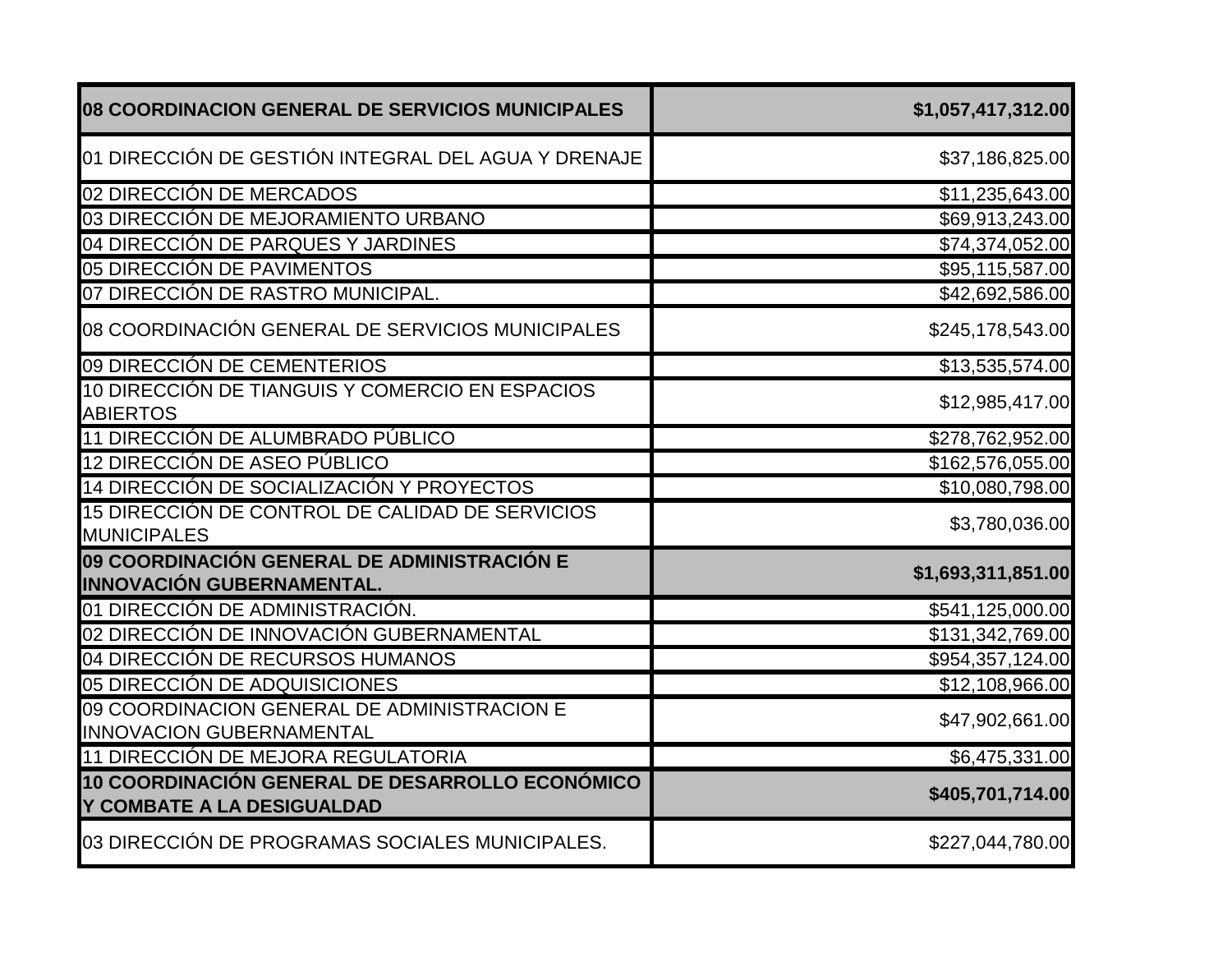| 04 DIRECCIÓN DE GESTIÓN DE PROGRAMAS SOCIALES                        | \$4,192,737.00   |
|----------------------------------------------------------------------|------------------|
| <b>ESTATALES Y FEDERALES.</b>                                        |                  |
| 05 DIRECCION DE PROMOCIÓN ECONOMICA                                  | \$24,511,307.00  |
| 06 DIRECCIÓN DE PADRÓN Y LICENCIAS.                                  | \$20,882,418.00  |
| 07 DIRECCIÓN DE TURISMO Y CENTRO HISTÓRICO                           | \$12,922,948.00  |
| 08 DIRECCIÓN DE DESARROLLO AGROPECUARIO                              | \$18,793,223.00  |
| 10 COORDINACIÓN GENERAL DE DESARROLLO ECONÓMICO                      | \$97,354,301.00  |
| Y COMBATE A LA DESIGUALDAD                                           |                  |
| 11 COORDINACIÓN GENERAL DE GESTIÓN INTEGRAL DE LA<br><b>CIUDAD.</b>  | \$123,486,807.00 |
| 02 DIRECCIÓN DE ORDENAMIENTO DEL TERRITORIO                          | \$26,824,184.00  |
| 03 DIRECCIÓN DE MOVILIDAD Y TRANSPORTE                               | \$38,476,091.00  |
| 04 DIRECCIÓN DE MEDIO AMBIENTE                                       | \$19,561,970.00  |
| 11 COORDINACIÓN GENERAL DE GESTIÓN INTEGRAL DE LA<br>CIUDAD.         | \$8,985,700.00   |
| 12 DIRECCIÓN DE PLANEACIÓN PARA EL DESARROLLO DE LA<br><b>CIUDAD</b> | \$7,319,289.00   |
| 13 DIRECCIÓN DE PROTECCIÓN ANIMAL                                    | \$22,319,571.00  |
| 12 DIRECCIÓN DE OBRAS PÚBLICAS E INFRAESTRUCTURA.                    | \$796,253,245.00 |
| 12 DIRECCIÓN DE OBRAS PÚBLICAS E INFRAESTRUCTURA.                    | \$796,253,245.00 |
| 13 COORDINACIÓN GENERAL DE CONSTRUCCIÓN DE<br><b>COMUNIDAD.</b>      | \$148,536,297.00 |
| 01 DIRECCION PARTICIPACIÓN CIUDADANA                                 | \$16,267,601.00  |
| 02 DIRECCION DE EDUCACION                                            | \$32,615,060.00  |
| 03 DIRECCIÓN DE CULTURA                                              | \$47,288,764.00  |
| 06 DIRECCIÓN CIUDAD DE LOS NIÑOS.                                    | \$14,073,194.00  |
| 13 COORDINACIÓN GENERAL DE CONSTRUCCIÓN DE                           | \$16,980,779.00  |
| <b>COMUNIDAD</b>                                                     |                  |
| 14 DIRECCIÓN DE DESARROLLO COMUNITARIO.                              | \$13,810,899.00  |
| 15 MUSEO DE ARTE DE ZAPOPAN                                          | \$4,000,000.00   |